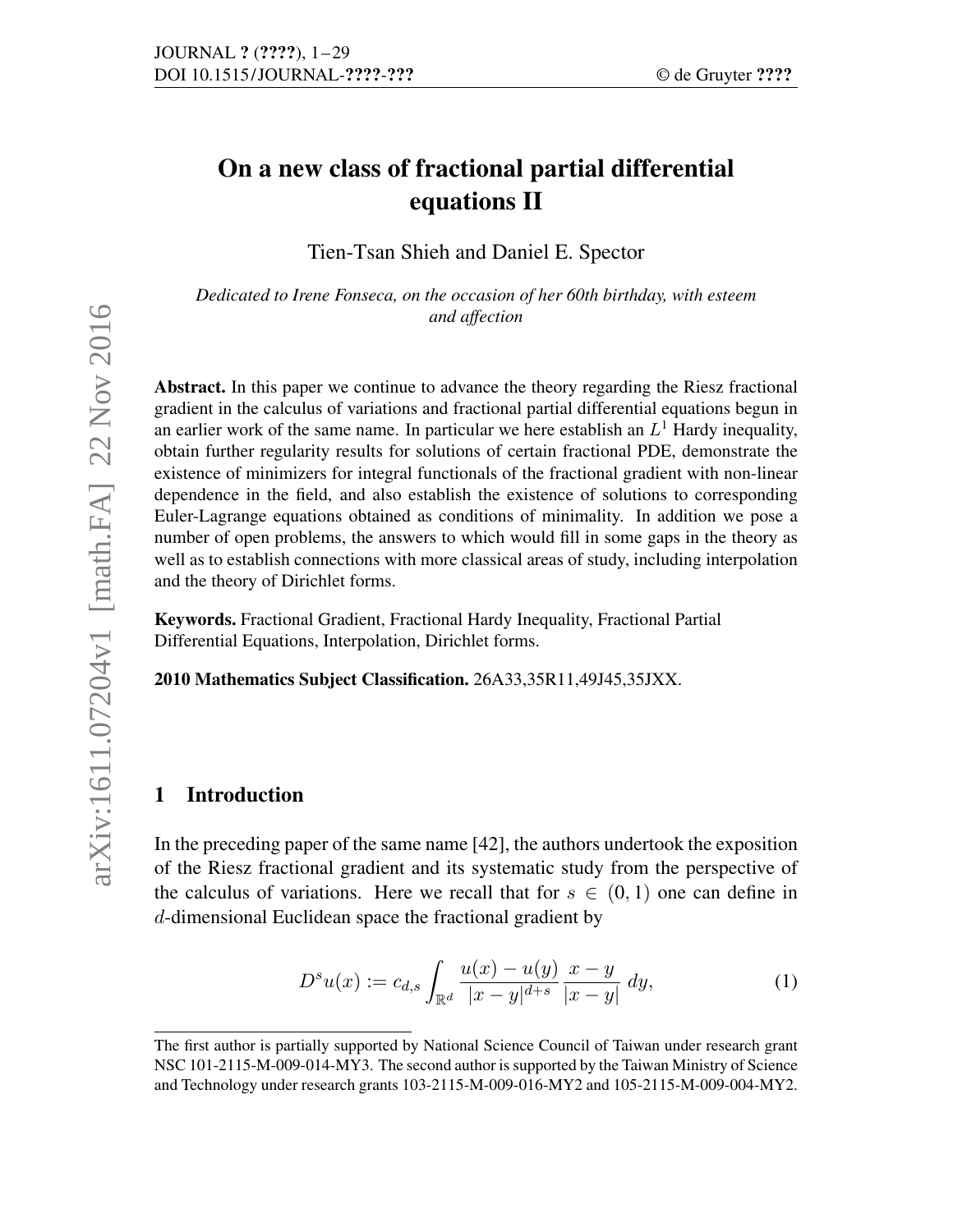provided  $u$  has sufficient smoothness and decay such that  $(1)$  is well-defined as a Lebesgue integral. The fractional gradient is the canonical example<sup>1</sup> of the nonlocal gradients considered by Mengesha and the second author in [33], where localization results were obtained for these non-local gradients and integral functionals defined in terms of them, while it can be contrasted with the more well-known fractional Laplacian

$$
(-\Delta)^{s/2}u(x) := \tilde{c}_{d,s} \int_{\mathbb{R}^d} \frac{u(x) - u(y)}{|x - y|^{d + s}} dy \tag{2}
$$

as a curl free vector with the same differential order. The latter has been the subject of extensive study, making its way into the canon of literature in both harmonic analysis [45] and the study of fractional derivatives [34], while recently there has been a renewed interest in it from the standpoint of fractional partial differential equations [5, 9–11, 14, 15, 28, 30, 31, 35].

As the fractional gradient has not received such prominent attention, the purpose of the preceding paper was to introduce it as a fundamental object of study. In particular, we showed that with such a definition one can continuously interpolate the class of minimization problems in the calculus of variations with linear dependence in the field from differential order zero to one: For  $\Omega \subset \mathbb{R}^d$  open, we established existence of minimizers of integral functionals of the form

$$
F_s(u) = \int_{\mathbb{R}^d} f(x, D^s u) - gu\chi_{\Omega} dx,
$$
 (3)

for suitable hypothesis on  $f, g$ . We further showed that such minimizers are solutions to corresponding Euler-Lagrange equations, a form of fractional partial differential equations arising from the conditions of minimality.

Remark 1.1. A consensus as to what constitutes a general fractional elliptic equation has not been made, though any candidate should contain the fractional Laplace's equation as its most basic example. Various theories to this effect have been pursued in a number of directions, see for example a "fully nonlinear divergence form theory" of Caffarelli and Silvestre [9, 10], a "divergence form elliptic complex interpolation theory" of Caffarelli and Stinga [11], and a "divergence form elliptic real interpolation theory" with contributions by a number of authors: Brasco and Lindgren [5], Di Castro, Kuusi, and Palatucci [14, 15], Korvenpaa, Kuusi, and Palatucci [28], Kuusi, Mingione and Sire [30, 31] and Schikorra [39].

<sup>1</sup> Technically the non-local gradients in [33] were defined with integration over a bounded domain, though with suitable modification much of the analysis can be extended to integration over all of space.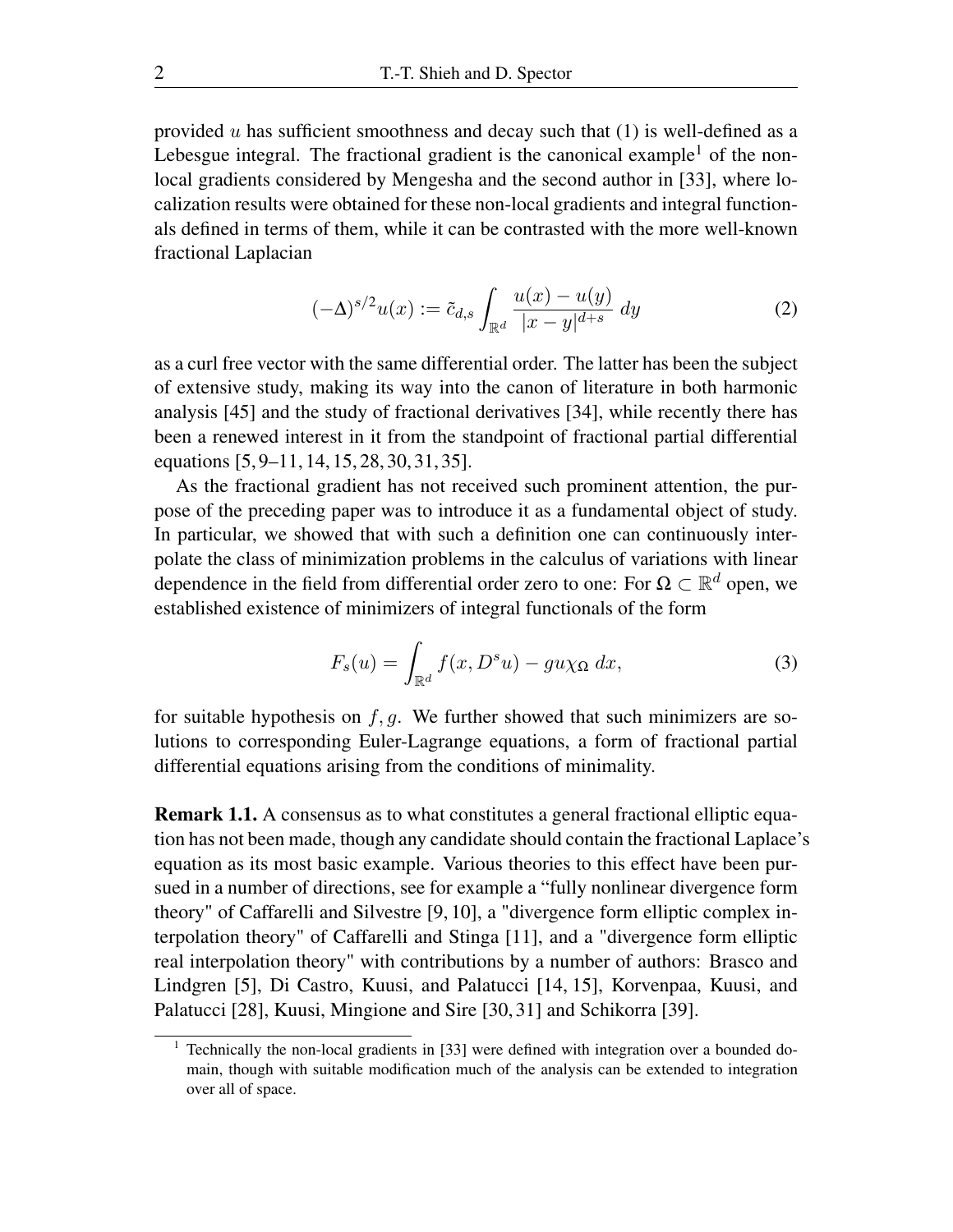As far as the authors are aware, there was no formal name for the object (1) preceding our paper, though it may be recognizable<sup>2</sup> through the relation

$$
D^s u(x) \equiv R(-\Delta)^{s/2} u(x) \tag{4}
$$

for R the vector valued Riesz transform:

$$
Rf(x) = c_d p.v. \int_{\mathbb{R}^d} f(y) \frac{x - y}{|x - y|^{d + 1}} dy.
$$

In this respect it is prudent to make here a more thorough review of papers utilizing the fractional gradient that have come to our attention since the publication of [42]. The earliest reference we are aware of concerning an equivalent definition to (1) is the 1959 paper of Horváth [23], while it is implicit in the 1961 paper of Sobolev and Nikol'ski<sup> $\text{I}-$ </sup>-see p. 148 in [43]. From the standpoint of applications, a bounded domain analogue of (1) can be subsumed in the non-local continuum mechanics theory developed by Edelen and Laws [17, Equation (3.1), p. 27] and Edelen, Green and Laws [16, Equation (3.1), p. 38]. In these several papers, the standard local PDE - local conservation of mass, balance of momentum, and balance of moment of momentum- are equipped with a global balance of energy and global variational postulate in the constitutive equations and global balance of energy and global Clausius-Duhem inequality, respectively. In particular, the constitutive assumption in Equation (3.2) in [17] assumes the internal energy depends on the non-local substate variables which in turn depend on the deformation gradient from the deduction following Equation (3.8) on p. 28, while in Equation (3.2) in [16] the Helmholtz free energy is assumed to depend on a similar non-local substate variable depending on the deformation gradient. By taking this non-local substate variable to be a convolution with a restricted Riesz potential, one finds a local version of (1). In more contemporary work it has appeared in the papers of Caffarelli and Vazquez [7], Caffarelli, Soria, and Vazquez [6] and Biler, Imbert and Karch [3] in the context of a non-local porous medium equation as the gradient of the Riesz potential of the density - a "fractional potential pressure" (in particular the formula (1) has been recorded in [3]). The fractional gradient's appearance as a boundary-type operator in the spirit of Caffarelli and Silvestre's result [8] has been obtained by Stinga and Torrea in [46], while in [36, 37] Schikorra has considered a vector-valued analogue in the context of harmonic maps, establishing regularity for critical points of conformal energies of the fractional gradient. Finally let us mention a second order analogue - a fractional Hessian - has been considered by Guillen and Schwab in [22].

 $2$  L. Caffarelli gave the second author such a description in a discussion in 2014 in Haifa, Israel.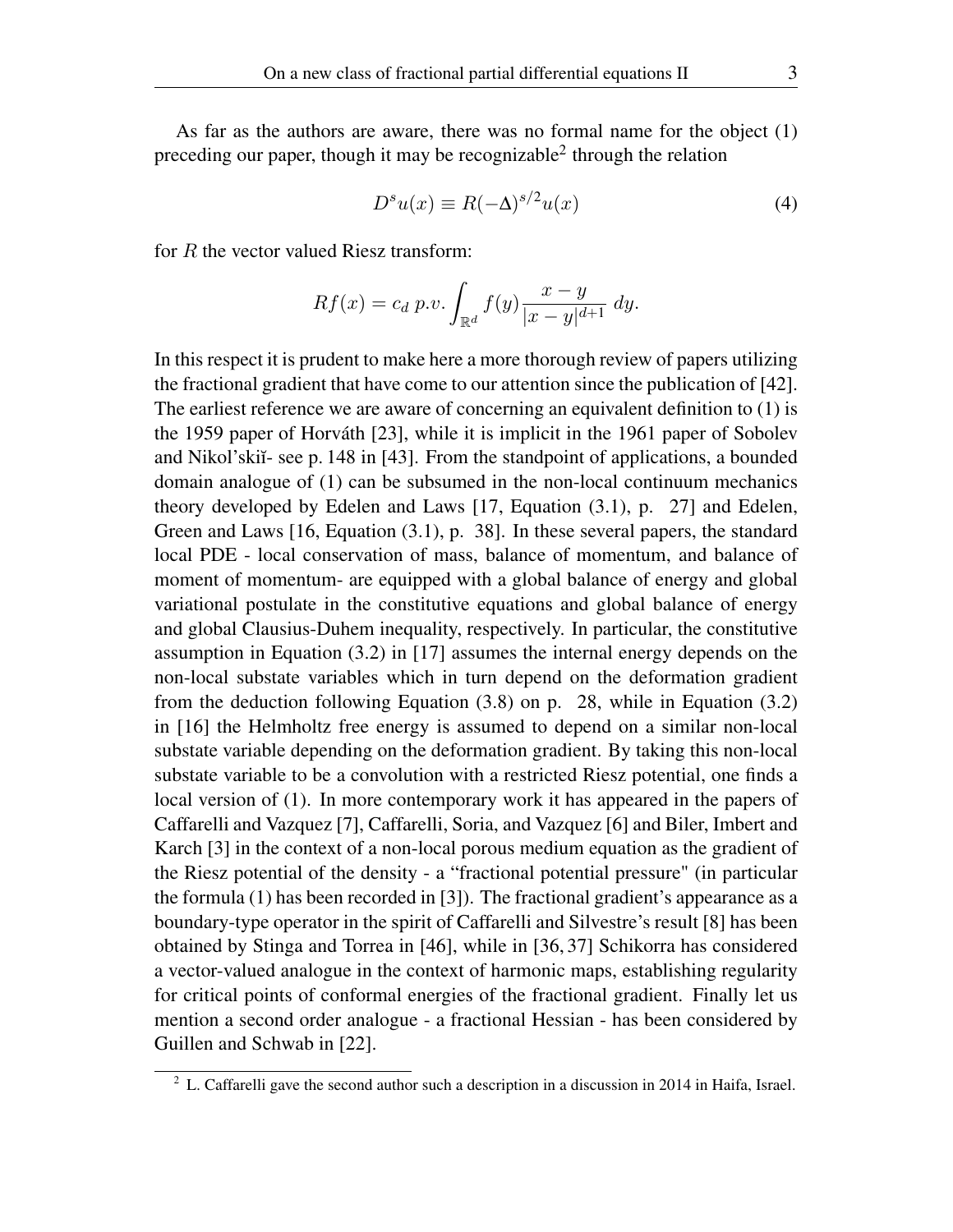As developed in the preceding paper, a motivation for considering either (1) or (2) can be found in the desire for a theory which gives rise to spaces with good functional properties - compactness, embeddings, etc. Indeed this was precisely the aim of Sobolev and Nikol'skii's paper [43]. In fact, in one dimension both (1) and (2) can be obtained explicitly from linear combinations of the Liouville fractional derivatives they suggest for such a theory:

$$
\frac{d^s}{dx^s_+}u(x) = \frac{1}{\Gamma(-s)} \int_0^\infty \frac{u(x+h) - u(x)}{|h|^{1+s}} \frac{h}{|h|} dh
$$

and

$$
\frac{d^s}{dx^s_-}u(x) = \frac{-1}{\Gamma(-s)} \int_{-\infty}^0 \frac{u(x+h) - u(x)}{|h|^{1+s}} \frac{h}{|h|} dh.
$$

In particular,

$$
(\frac{d^s}{dx_+^s} - \frac{d^s}{dx_-^s})u(x) = cD^su(x)
$$

$$
(\frac{d^s}{dx_+^s} + \frac{d^s}{dx_-^s})u(x) = \tilde{c}(-\Delta)^{s/2}u(x),
$$

while the relation (4) also holds in this one dimensional example with the Hilbert transform in place of the Riesz transforms.

The purpose of this paper is to continue to advance the theory begun in the paper [42] and built upon in the subsequent papers developing inequalities for the fractional gradient [38] and regularity of solutions of fractional PDE defined in terms of it [40, 41]. One aspect of this development is to establish a number of new results for the fractional gradient. This includes an  $L<sup>1</sup>$  Hardy inequality, further regularity results for fractional PDE, the existence of minimizers for certain integral functionals of the fractional gradient with nonlinear dependence in the field, and also the existence of solutions to corresponding Euler-Lagrange equations obtained as conditions of minimality. Yet despite the several papers we have written and the current advances in the theory we present here, given the general lack of study of the fractional gradient as a fundamental object, there is still much to be explored. Therefore a second aspect of this paper is to present some open problems we have formulated in the course of our research. The answers to some of these questions would fill in details currently missing in our understanding of fractional phenomena that have been settled in the integer setting. The answer to others are of interest because they would establish connections with areas of classical interest such as complex interpolation or the theory of Dirichlet forms. In any case, answers to these questions would certainly provide new insight and tools that would be useful in future work.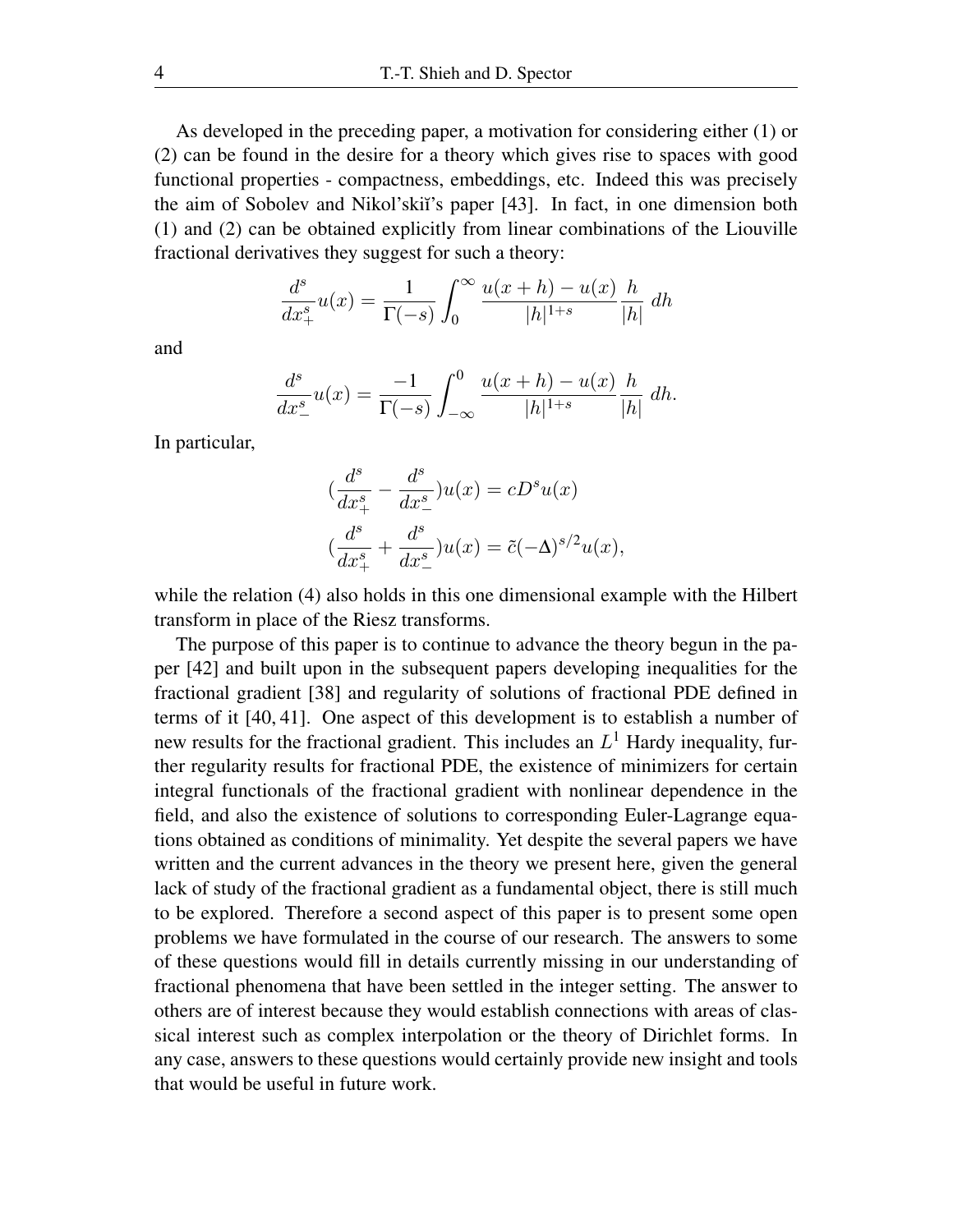## 1.1 An  $L^1$  Hardy Inequality for the Fractional Gradient

The first item we address in this paper is the existence of an  $L^1$  Hardy inequality for the fractional gradient. This question of inequalities for the fractional gradient in the  $L^1$  regime was taken up in [38] in the case of Sobolev's inequality. Let us here recall that while in this endpoint the Sobolev inequality fails for the fractional Laplacian (cf. [45, p.119]), in [38] the following result was demonstrated: For any  $s \in (0, 1)$  there exists a constant  $C = C(s, d) > 0$  such that

$$
\|u\|_{L^{d/(d-s)}(\mathbb{R}^d)} \leq C \|D^s u\|_{L^1(\mathbb{R}^d;\mathbb{R}^d)},
$$

for all u such that  $D^s u \in L^1(\mathbb{R}^d; \mathbb{R}^d)$ . One observes a similar difficulty for a fractional Hardy inequality in the  $L^1$  endpoint, since while it is a simple consequence of a result of Stein and Weiss [44] that for  $1 < p < +\infty$  one has the inequality

$$
\int_{\mathbb{R}^d} \frac{|u|^p}{|x|^{sp}} dx \le C \int_{\mathbb{R}^d} |D^s u|^p dx,
$$
\n(5)

the same counterexample as in Sobolev's inequality shows that one cannot have (5) when  $p = 1$  with the fractional Laplacian on the right hand side. Nonetheless, the first result we show in this paper is

**Theorem 1.2.** For all  $s \in (0, 1)$  one has

$$
\frac{(d-1)\Gamma(\frac{s}{2})\Gamma(\frac{d-1}{2})}{\pi^{(2-s)/2}2^{1-s}\Gamma(\frac{d-s}{2})}\int_{\mathbb{R}^d}\frac{|u|}{|x|^s}\;dx\leq \int_{\mathbb{R}^d}|D^s|u||\;dx.
$$

for all *u* such that  $D^{s}|u| \in L^{1}(\mathbb{R}^{d}; \mathbb{R}^{d})$ .

The argument is surprisingly simple, as it follows the proof of the classical Hardy inequality. In fact, we would have such an inequality for all  $u$  such that  $D^s u \in L^1(\mathbb{R}^d; \mathbb{R}^d)$  if one could answer

**Open Problem 1.3.** Does there exist a constant  $C > 0$  (possibly depending on d and  $s)$  such that

$$
\int_{\mathbb{R}^d} |D^s| u \, || \, dx \le C \int_{\mathbb{R}^d} |D^s u| \, dx
$$

for all u such that  $D^s u \in L^1(\mathbb{R}^d; \mathbb{R}^d)$ ?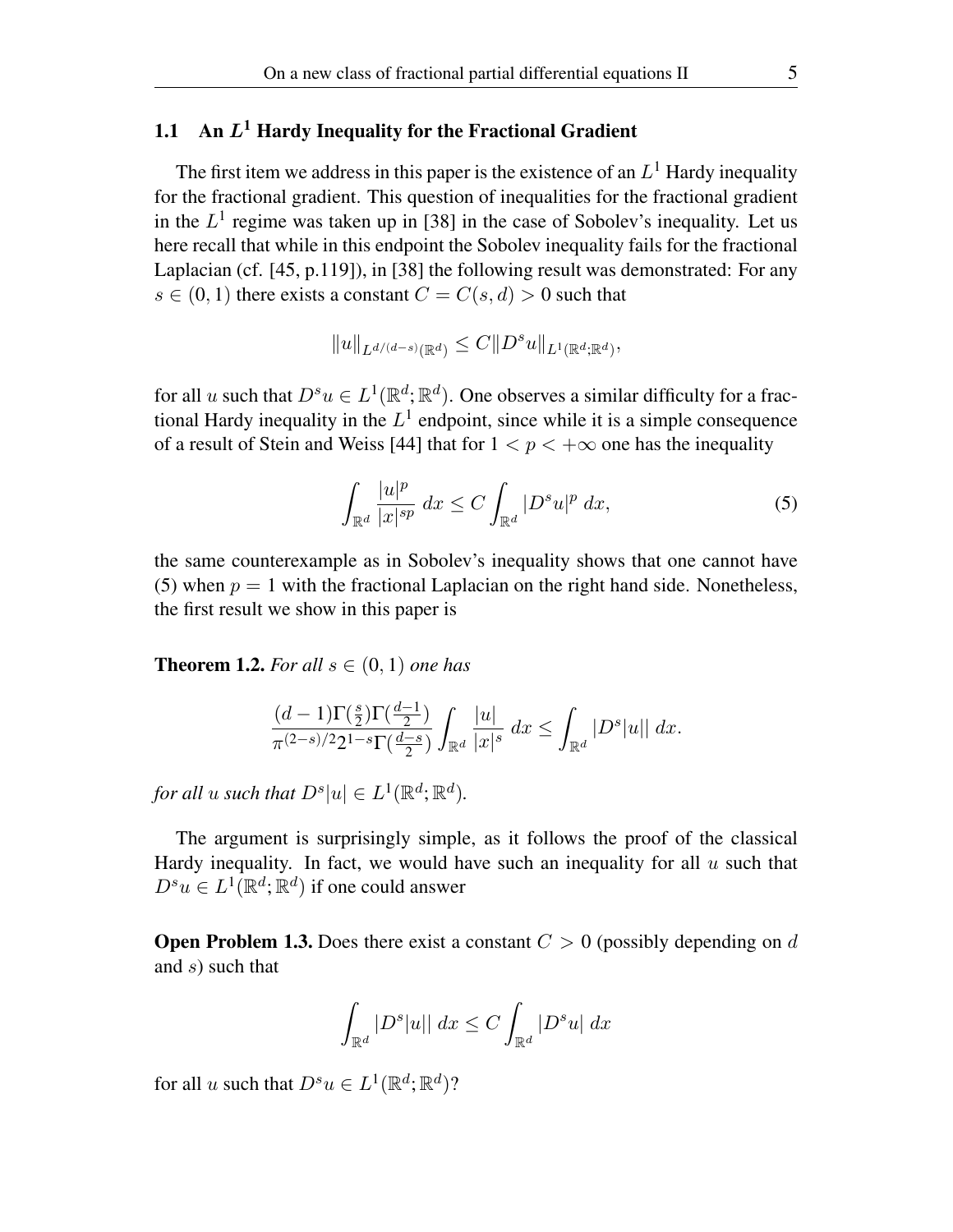The answer to such a question for  $1 < p < +\infty$  follows easily from complex interpolation, since one has (see, for example, Bergh and Löfström [2, p. 153, (7)])

$$
(L^p(\mathbb{R}^d), W^{1,p}(\mathbb{R}^d))_{[s]} = H^{s,p}(\mathbb{R}^d),
$$

which combined with the sublinearity of the map  $z \mapsto |z|$  and its boundedness on  $L^p(\mathbb{R}^d)$  and  $W^{1,p}(\mathbb{R}^d)$  allows one to invoke the result of Calderón and Zygmund [12]. When  $p = 1$  the reliance of the above interpolation argument on retracts would yield interpolation of the Hardy space  $\mathcal{H}^1(\mathbb{R}^d)$  and a Hardy-Sobolev space, the result of which would be an estimate involving both the fractional gradient and the fractional Laplacian. Yet such an inequality can already be deduced from the  $L<sup>1</sup>$  Hardy inequality utilizing Gagliardo semi-norms (see, e.g. Frank and Seiringer [19]) as the space  $W^{s,1}(\mathbb{R}^d)$  can be seen to be embedded in the space of all locally integrable functions whose fractional Laplacian is in  $\mathcal{H}^1(\mathbb{R}^d)$  by integrating the basic inequality

$$
|D^{s}u(x)| + |(-\Delta)^{s/2}u(x)| \leq C \int_{\mathbb{R}^d} \frac{|u(x) - u(y)|}{|x - y|^{d + s}} dy,
$$

which follows from the definitions (1) and (2). Given this difficulty when  $p =$ 1, one is interested to understand if the space of functions such that  $D^s u \in$  $L^1(\mathbb{R}^d;\mathbb{R}^d)$  is an interpolation space. In fact, one wonders

**Open Problem 1.4.** Is  $W^{1,1}(\mathbb{R}^d)$  an interpolation space?

Even considering the real interpolation of  $L^1(\mathbb{R}^d)$  and  $\dot{W}^{2,1}(\mathbb{R}^d)$  one has (cf. [2, p. 147])

$$
\left(L^1(\mathbb{R}^d),\dot{W}^{2,1}(\mathbb{R}^d)\right)_{1/2,q}=B^1_{1q}(\mathbb{R}^d)
$$

where  $B_{1q}^1(\mathbb{R}^d)$  are Besov spaces and not the classical Sobolev space  $W^{1,1}(\mathbb{R}^d)$ .

#### 1.2 Regularity for fractional PDE

Secondly, as was observed in the recent papers of the authors in collaboration with Armin Schikorra [40, 41], the question of regularity for fractional partial differential equations in this framework follows the classical regularity. For example, in [40] we extended the technique of Iwaniec and Sbordone [24] to obtain the following result: Let  $\Omega \subset \mathbb{R}^d$  be open. Suppose  $A: \mathbb{R}^d \to \mathbb{R}^{d \times d}$  is a function of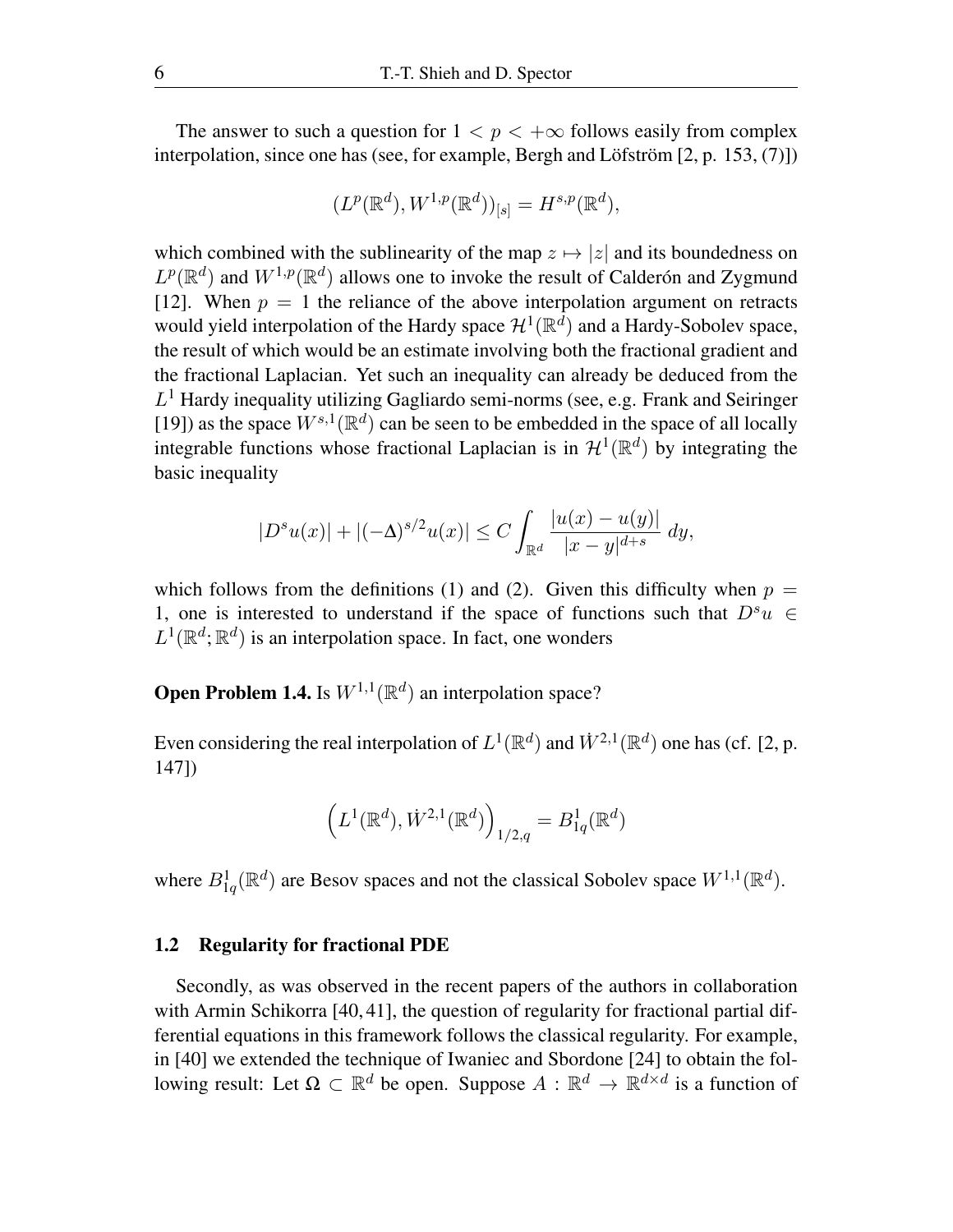vanishing mean oscillation and uniformly elliptic, i.e.

$$
\sup_{Q} \int_{Q} |A - \int_{Q} A| dx < +\infty,
$$
  

$$
\lim_{|Q| \to 0, \infty} \int_{Q} |A - \int_{Q} A| dx = 0
$$

and

$$
\lambda |\xi|^2 \le A(x)\xi \cdot \xi \le \Lambda |\xi|^2,\tag{6}
$$

for all  $x, \xi \in \mathbb{R}^d$  and some  $0 < \lambda \leq \Lambda < +\infty$ . Further suppose  $G \in L^p(\mathbb{R}^d; \mathbb{R}^d)$ and

$$
\int_{\mathbb{R}^d} A(x) D^s u(x) \cdot D^s \varphi(x) \, dx = \int_{\mathbb{R}^d} G \cdot D^s \varphi \tag{7}
$$

for all  $\varphi \in C_c^{\infty}(\Omega)$ . Then  $D^s u \in L_{loc}^p(\Omega)$  and for any  $K \subset\subset \Omega$  there exists a constant  $C = C(K, \Omega, A, s, p) > 0$  such that

$$
||D^s u||_{L^p(K; \mathbb{R}^d)} \leq C \left( ||G||_{L^p(\mathbb{R}^d; \mathbb{R}^d)} + ||(-\Delta)^{s/2} u||_{L^2(\mathbb{R}^d)} \right).
$$

More recently, in [41] we introduced a reduction argument that amounts to lifting the fractional PDE to a classical equation to obtain regularity of the homogenous equation for an  $H^{s,p}$ -Laplacian: Let  $\Omega \subset \mathbb{R}^d$  be open,  $p \in (2 - \frac{1}{d})$  $\frac{1}{d}, \infty)$  and  $s \in (0, 1]$ . Suppose  $u \in H^{s,p}(\mathbb{R}^d)$  satisfies

$$
\int_{\mathbb{R}^d} |D^s u|^{p-2} D^s u \cdot D^s \varphi = 0 \quad \forall \varphi \in C_c^{\infty}(\Omega). \tag{8}
$$

Then  $u \in C_{loc}^{s+\alpha}(\Omega)$  for some  $\alpha > 0$  only depending on p.

In fact, this technique extends to a larger class of homogeneous equations for which regularity is known in the classical inhomogeneous case, a result we now develop. Following [29], we assume that  $a : \mathbb{R}^d \times \mathbb{R}^d \to \mathbb{R}^d$  satisfies the growth, ellipticity, and continuity assumptions:

$$
|a(x,\xi)| + |\partial_{\xi}a(x,\xi)|(|\xi|^2 + s^2)^{1/2} \le L(|\xi|^2 + s^2)^{(p-1)/2}
$$
  

$$
\nu(|\xi|^2 + s^2)^{(p-2)/2}|\zeta|^2 \le \partial_{\xi}a(x,\xi)\zeta \cdot \zeta
$$
 (9)

for all  $x, \xi, \zeta \in \mathbb{R}^d$ ;  $\partial_{\xi}a$  is assumed to be continuous in  $\xi$  if  $p \ge 2$  and continuous away from the origin if  $p < 2$ ; a is assumed to be measurable in x; v, L, s are fixed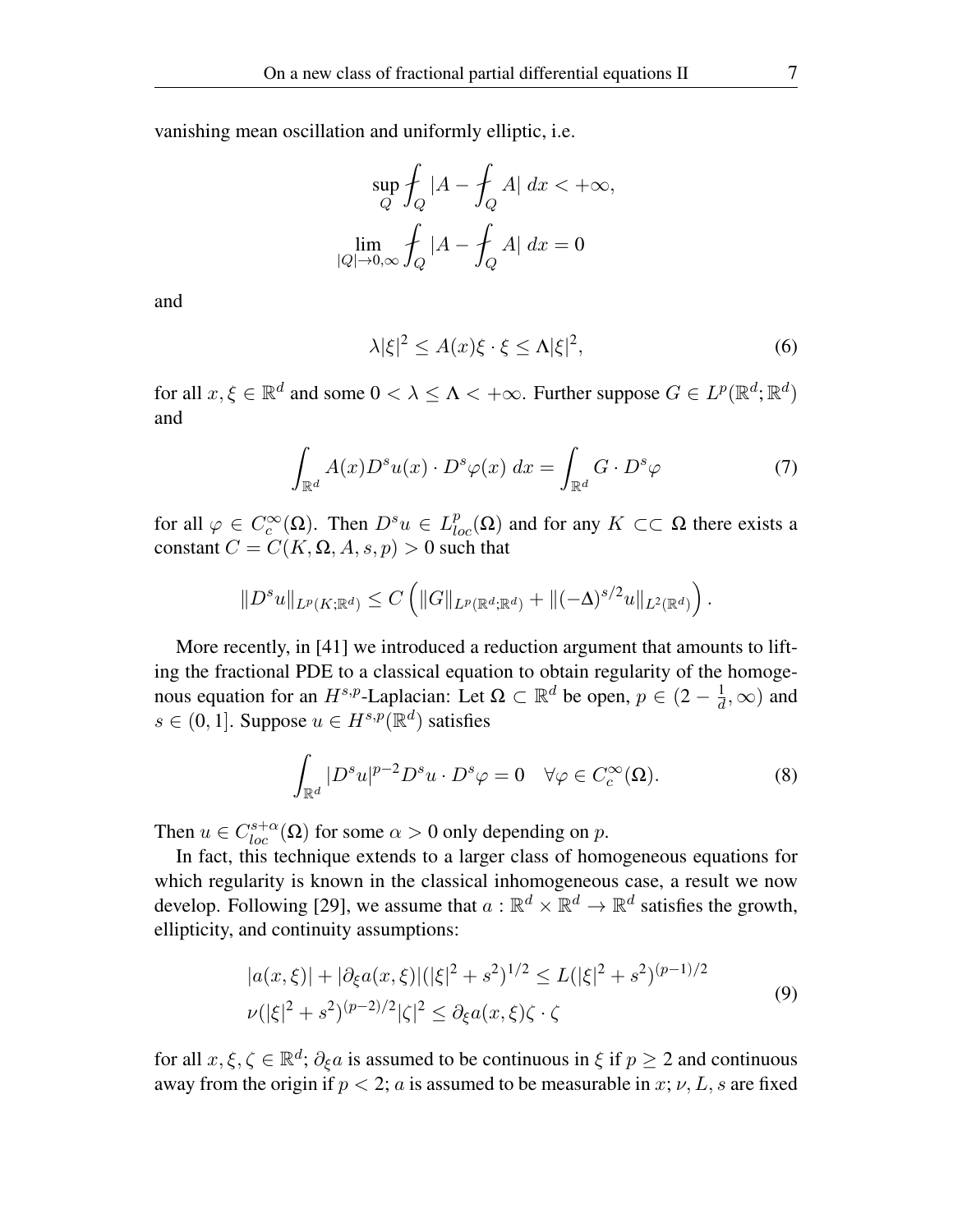parameters with  $0 < \nu \leq L$  and  $s \geq 0$ . Then a function v is a weak solution to the equation

$$
-\operatorname{div} a(x, Dv) = \mu
$$

if  $v \in W^{1,p}_{loc}(\Omega)$  and

$$
\int_{\Omega} a(x, Dv) \cdot D\varphi = \int_{\Omega} \varphi \, d\mu \tag{10}
$$

.

for all  $\varphi \in C_c^{\infty}(\Omega)$ . Further define the averaged renormalized modulus of continuity of  $x \mapsto a(x, \cdot)$  as

$$
\omega(r) := \left[ \sup_{z \in \mathbb{R}^d, B(x,r) \subset \Omega} \int_{B(x,r)} \left( \frac{|a(y,\xi) - f_{B(x,r)} a(w,\xi) dw|}{(|\xi|^2 + s)^{p-1}} \right)^2 dy \right]^{1/2}
$$

If  $p \geq 2$ , we assume the Dini-Hölder condition

$$
S := \sup_{r} \int_0^r \frac{[\omega(\rho)]^{2/p}}{\rho^{\tilde{\alpha}}} \frac{d\rho}{\rho} < +\infty \tag{11}
$$

for some  $\tilde{\alpha} < \alpha_M$ , the maximal Hölder regularity of  $Dv$  satisfying the homogeneous equation

$$
-\operatorname{div} a(Dv)=0.
$$

If  $p \in (2 - \frac{1}{d})$  $\frac{1}{d}$ , 2] we assume that

$$
S := \sup_{r} \int_0^r \frac{\left[\omega(\rho)\right]^\sigma}{\rho^{\tilde{\alpha}}} \frac{d\rho}{\rho} < +\infty \tag{12}
$$

for some  $\sigma$  < 1. Then by Theorems 1.4 and 1.6 in [29], we find that for  $\mu \in$  $L_{loc}^{\infty}(\Omega)$  and v satisfying (10) one has  $Dv \in C_{loc}^{\alpha}(\Omega)$ . We here apply the same reduction argument as in [41] to obtain the following regularity result.

**Theorem 1.5.** *Suppose that*  $p \in (2 - \frac{1}{d})$  $\frac{1}{d}$ ,  $\infty$ ) and that  $a(x,\xi)$  satisfies (9). If  $p \geq 2$ , *further assume that* a *satisfies* (11), while if  $p < 2$  assume that a *satisfes* (12). *Moreover, we additionally assume that for all* |x| *sufficiently large*  $|a(x,\xi)| \le$  $L|\xi|^{p-1}$ *. Then for any*  $u \in H_g^{s,p}(\Omega)$  *that satisfies* 

$$
\int_{\mathbb{R}^d} a(x, D^s u) \cdot D^s \varphi \, dx = 0
$$

*for all*  $\varphi \in C_c^{\infty}(\Omega)$ *, one has*  $u \in C_{loc}^{s+\alpha}(\Omega)$ *.*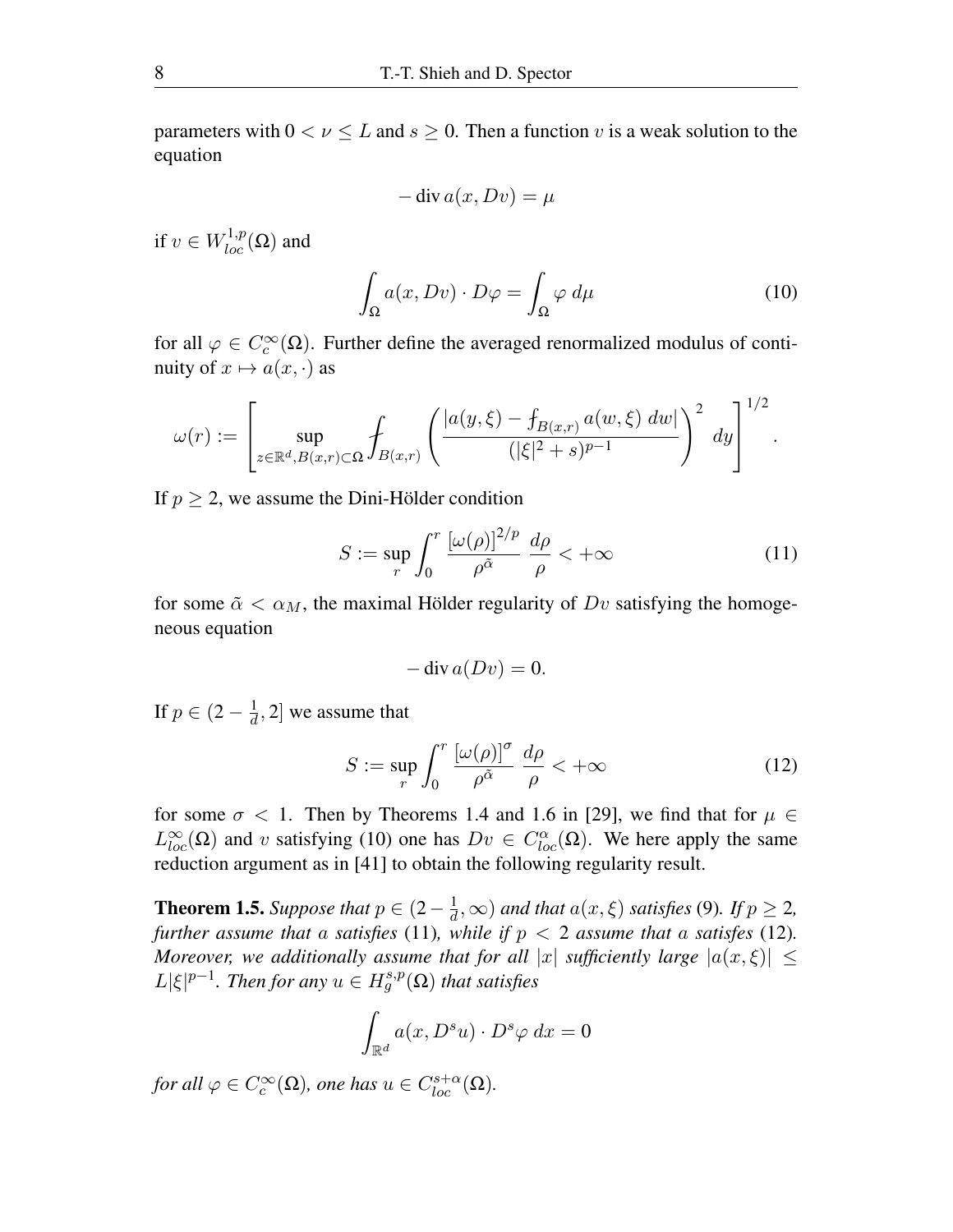Returning to the linear equation when  $\vec{A}$  is only assumed to be bounded, measurable, and satisfy (6), this argument allows us to show

**Theorem 1.6.** *Suppose*  $A : \mathbb{R}^d \to \mathbb{R}^{d \times d}$  is bounded, measurable, and satisfies (6). Further suppose  $G \in L^p(\mathbb{R}^d;\mathbb{R}^d)$  for some  $p > d/s$  and

$$
\int_{\mathbb{R}^d} A(x) D^s u \cdot D^s \varphi(x) \, dx = \int_{\mathbb{R}^d} G \cdot D^s \varphi \, dx.
$$

*for all*  $\varphi \in C_c^{\infty}(\Omega)$ *. Then*  $I_{1-s}u \in C_{loc}^{\alpha}(\Omega)$ *.* 

However, this regularity does not match that obtained in [41] for  $A \in VMO$ , and so one wonders

**Open Problem 1.7.** Is it true that for every  $s \in (0, 1)$ , any u satisfying (7) with  $G \in L^p(\mathbb{R}^d; \mathbb{R}^d)$  for some  $p > d/s$  and A only bounded and measurable is Hölder continuous of some exponent  $\alpha > 0$  (which possibly depends upon s)?

This can be compared with the classical setting, where it was De Giorgi [13] who proved the Hölder regularity of solutions to elliptic equations with bounded and measurable coefficients. Let us recall his result here, which for convenience of reference and exposition we follow the formulation of Kinderlehrer and Stampacchia [27, p. 66]. The regularity result of De Giorgi says that any  $u$  that satisfies

$$
\int_{\mathbb{R}^d} A(x)Du \cdot D\varphi(x) \, dx = \int_{\mathbb{R}^d} G \cdot D\varphi \, dx
$$

for all  $\varphi \in C_c^{\infty}(\Omega)$  is necessarily locally Hölder continuous. The main idea underlying the proof, and relevant to our considerations, is that one should test the equation with  $\varphi = (u - k)^+$  and show that it decreases the energy, i.e.

$$
\int_{\mathbb{R}^d} A(x) D\varphi \cdot D\varphi(x) \, dx \le \int_{\mathbb{R}^d} A(x) D u \cdot D\varphi(x) \, dx.
$$

This inequality allows one to leverage the classical Sobolev inequality against the equation, a 'reverse' Sobolev inequaliy, which produces the desired result, first that the solution is bounded and then that it is Hölder continuous.

Our interest in this lowering of energy with respect to such test functions stems from the relationship of the bilinear operators in question and the notion of Dirichlet forms, an idea we now explore. For any tensor  $A : \mathbb{R}^d \to \mathbb{R}^{d \times d}$ , define the map  $B_s: H^s(\mathbb{R}^d) \times H^s(\mathbb{R}^d) \to \mathbb{R}$  by

$$
B_s[u, v] := \int_{\mathbb{R}^d} A(x) D^s u \cdot D^s v(x) \, dx.
$$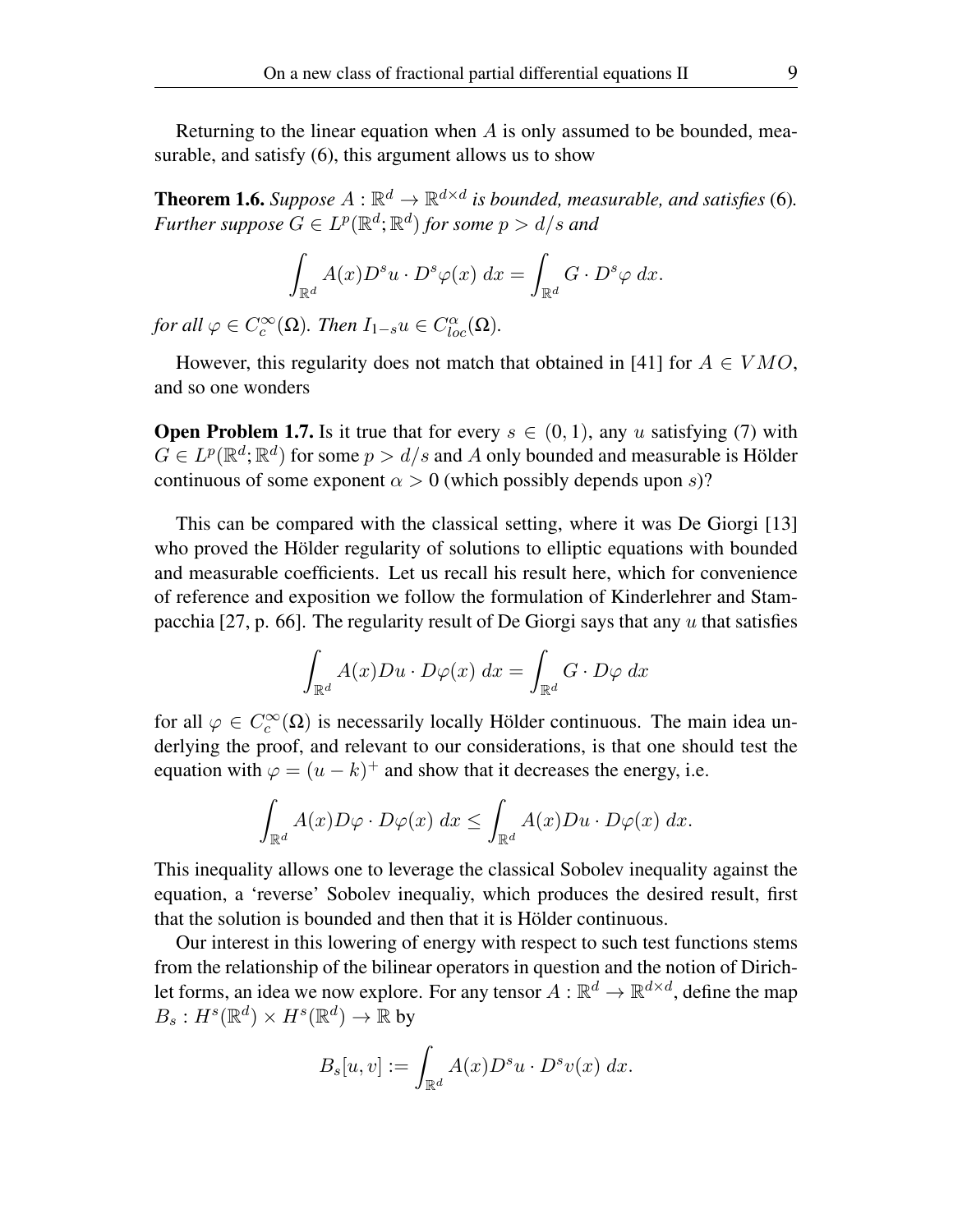Then  $B_s$  is a bilinear form on the Hilbert space  $H^s(\mathbb{R}^d)$ , while if we additionally assume  $A$  is symmetric, bounded and elliptic (satisfies the lower bound in  $(6)$ ), then  $B_s$  satisfies

- 1.  $B_s[u, u] \ge 0$  for all  $u \in H^s(\mathbb{R}^d)$ .
- 2.  $B_s[u, v] \leq C ||D^s u||_{L^2(\mathbb{R}^d; \mathbb{R}^d)} ||D^s v||_{L^2(\mathbb{R}^d; \mathbb{R}^d)}$ .
- 3.  $\{u \in H^s(\mathbb{R}^d) : u \equiv 0 \text{ in } \Omega^c\}$  equipped with the scalar product

$$
\langle u, v \rangle := B_s[u, v]
$$

is a Hilbert space.

These are three of the four defining conditions of a Dirichlet form [21, p.4-5], and therefore one wonders

**Open Problem 1.8.** If we define  $v := min\{max\{u, 0\}, 1\}$ , can one show

$$
B_s[v, v] \le B_s[u, u]?
$$

An affirmative answer to this question would imply that  $B_s$  is indeed a Dirichlet form and so, in particular, by a formula of Beurling and Deny (see, for example, [21, p. 48,51]), one obtains the representation

$$
B_s[u, v] = \sum_{i,j=1}^d \int_{\mathbb{R}^d} \frac{\partial u}{\partial x_i} \frac{\partial v}{\partial x_j} d\nu_{ij}(x)
$$
  
+ 
$$
\int_{\mathbb{R}^d} \int_{\mathbb{R}^d} (u(x) - u(y))(v(x) - v(y)) dJ(x, y) + \int_{\mathbb{R}^d} u(x)v(x) dk(x),
$$

for Radon measures  $J, k, \nu_{ij}$  satisfying J symmetric and positive off the diagonal, k positive, and  $\nu_{ij}$  such that for any compact set K

$$
\sum_{i,j=1}^d \nu_{ij}(K)\xi_i\xi_j \ge 0 \quad \nu_{ij} = \nu_{ji}.
$$

When  $\{\nu_{ij}\}\$ are absolutely continuous with respect to the Lebesgue measure and the coercivity is non-degenerate, the first term on the right hand side of the Beurling-Deny represtation falls into the framework of the De Giorgi regularity theory, while a non-local analogue to this theory has been developed for the second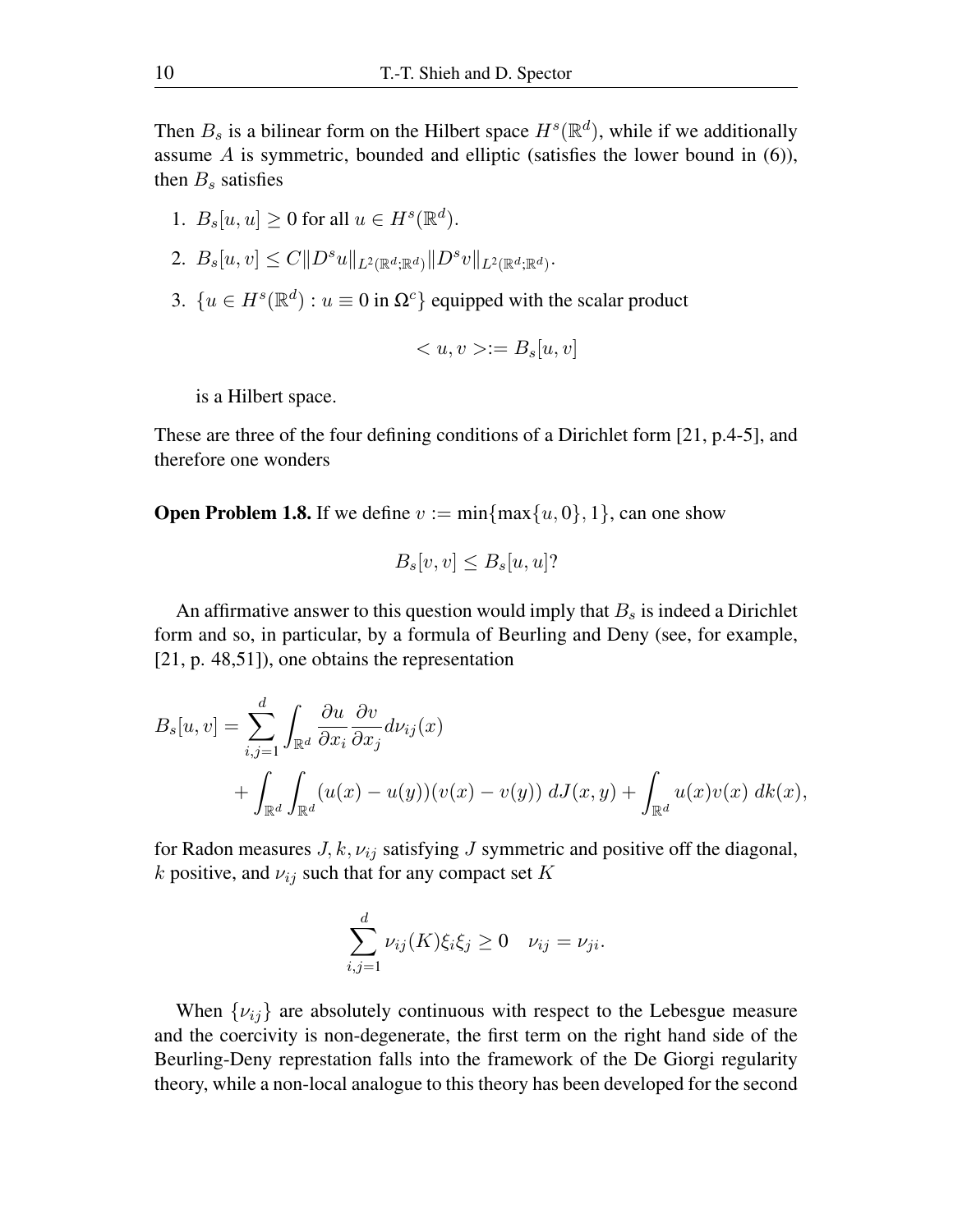term by Kassmann [25, 26]. Precisely, if  $dJ(x,y) = k(x,y)dxdy$  is a locally integrable kernel that satisfies

$$
k(x, y) = k(y, x)
$$
  
\n
$$
\lambda \le k(x, y)|x - y|^{-d - \alpha} \le \Lambda \quad |x - y| \le 1
$$
  
\n
$$
k(x, y) \le M|x - y|^{-d - \eta} \quad |x - y| > 1
$$
\n(13)

for some  $\alpha \in (0, 2)$ ,  $0 < \lambda \leq \Lambda < +\infty$ , and  $\eta > 0$  and u satisfies

$$
\int_{\mathbb{R}^d} \int_{\mathbb{R}^d} (u(x) - u(y)) (\varphi(x) - \varphi(y)) k(x, y) \, dy dx = \int_{\Omega} f \varphi \, dx
$$

for f sufficiently nice and all  $\varphi \in C_c^{\infty}(\Omega)$ , then  $u \in C_{loc}^{\alpha}(\Omega)$ , the  $L_{loc}^{\infty}$  estimates having been obtained previously by Fukushima [20].

A more direct approach that would immediately yield regularity is given in

**Open Problem 1.9.** Given  $A : \mathbb{R}^d \to \mathbb{R}^{d \times d}$ , bounded, measurable and elliptic (satisfying (6)), can one find  $k_A$  that satisfies (13) such that

$$
\int_{\mathbb{R}^d} A(x)D^s u \cdot D^s \varphi(x) \, dx = \int_{\mathbb{R}^d} \int_{\mathbb{R}^d} (u(x) - u(y))(\varphi(x) - \varphi(y)) k_A(x, y) \, dy dx
$$

for all  $u, \varphi \in C_c^{\infty}(\Omega)$ ?

Even a negative answer to Open Problems 1.8 and 1.9 would be interesting, in that it would give a family of examples of bilinear forms whose equations exhibit regularity properties (in the case  $A \in VMO$  and p sufficiently large, for example) that are not Dirichlet forms.

#### 1.3 Integral Functionals of the Fractional Gradient

Finally we here broaden the existence theory established in [42] to the case of possibly non-linear dependence in the field:

$$
F_s(u) = \int_{\mathbb{R}^d} f(x, u, D^s u) dx.
$$
 (14)

To this end we require a lower semicontinuity result for functionals with respect to strong-weak convergence on unbounded domains. In principle, we would like to apply Theorem 7.5 on p. 492 in [18]. However, with the introduction of an unbounded domain, one finds the constant functions are no longer integrable, and so the reduction to the case where the integrand is bounded below cannot be applied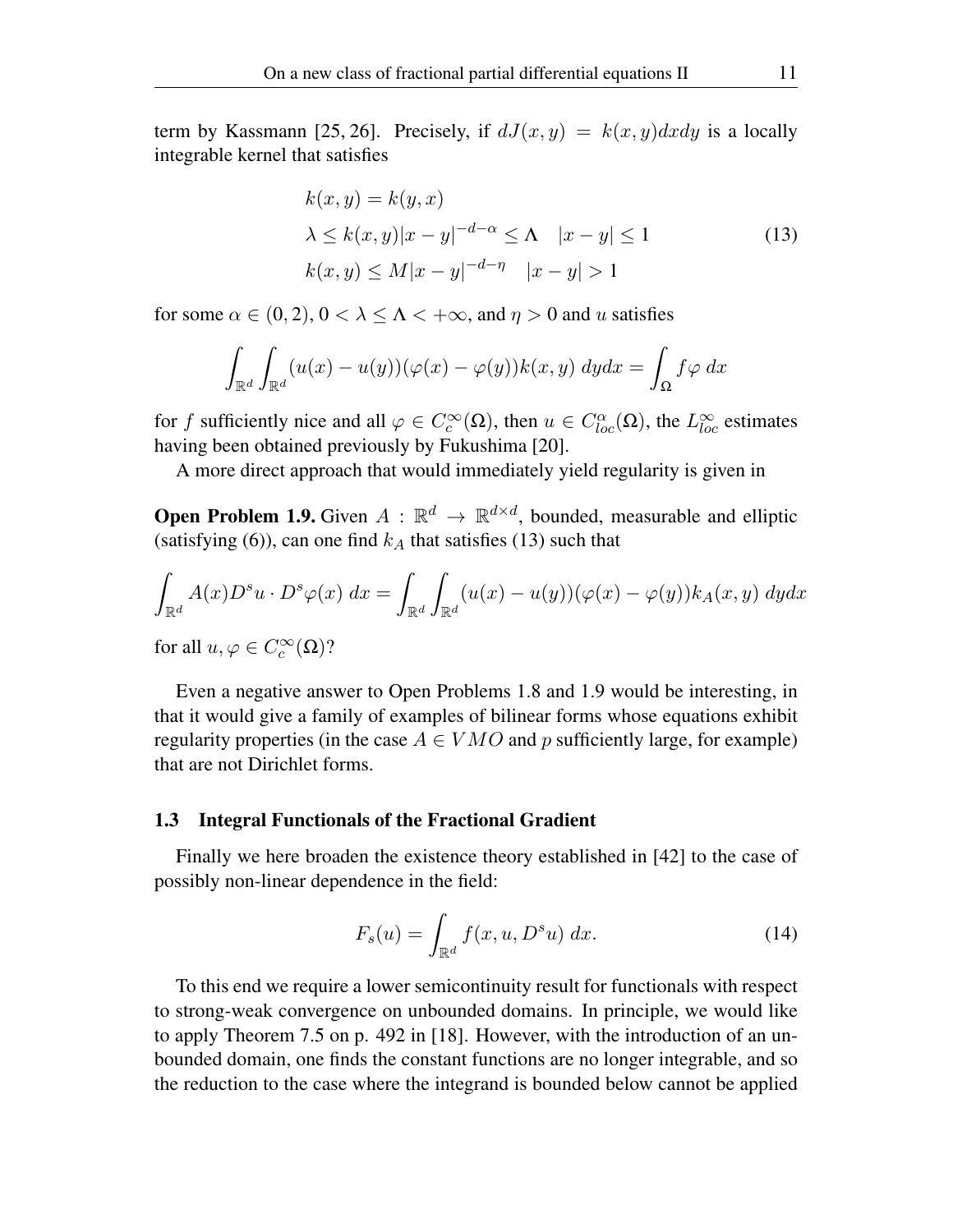directly. If one assumes the integrand is non-negative, then the argument can be copied verbatim. We prefer to keep the general assumptions of the theorem, supplementing them with the simple additional assumption that outside a large ball, the integrand  $f$  has the lower bound

$$
f(x, z, \xi) \ge \alpha(x) + \tilde{\beta}(x) \cdot \xi - C|z|^q,
$$

for some  $\alpha \in L^1(\mathbb{R}^d)$ ,  $\tilde{\beta} \in L^{p/(p-1)}(\mathbb{R}^d)$  and  $C > 0$ . This only differs from the standard theorem in that  $\tilde{\beta}$  does not depend on z. In particular, we prove the following

**Theorem 1.10.** Let  $1 < p, q < \infty$  and suppose that  $f : \mathbb{R}^d \times \mathbb{R} \times \mathbb{R}^d \to \mathbb{R}$  is  $\mathcal{L}^d \times \mathcal{B}$  measurable function such that

$$
f(x, z, \xi) \ge -C(|z|^q + |\xi|^p) - \omega(x)
$$

*for*  $\mathcal{L}^d$  almost every x and for all  $(z,\xi) \in \mathbb{R} \times \mathbb{R}^d$ , for some  $\omega \in L^1(\mathbb{R}^d)$  and  $C > 0$ . Assume that  $f(x, \cdot, \cdot)$  is lower semicontinuous in  $\mathbb{R} \times \mathbb{R}^d$  for  $\mathcal{L}^d$  almost  $every x \in \mathbb{R}^d$ *. Further assume that* 

- *i.*  $f(x, z, \cdot)$  *is convex in*  $\mathbb{R}^d$  *for*  $\mathcal{L}^d$  *almost every*  $x \in \mathbb{R}^d$  *and for all*  $z \in \mathbb{R}$ *;*
- *ii.* For  $\mathcal{L}^d$  almost every  $x \in \mathbb{R}^d$  and all  $(z, \xi) \in \mathbb{R} \times \mathbb{R}^d$ ,

$$
f(x, z, \xi) \ge \alpha(x) - C|z|^q + \beta(x, z) \cdot \xi
$$

 $\mathsf{where} \; \alpha \; \in \; L^1(\mathbb{R}^d),\; \beta \; : \; \mathbb{R}^d \times \mathbb{R} \; \rightarrow \; \mathbb{R}^d \; \; \text{is} \; \; a \; \mathcal{L}^d \times \mathcal{B} \; \; \text{measurable functions}$ *tion such that*  $\beta(x, z) \equiv \tilde{\beta}(x)$  *outside*  $B(0, R)$  *for some*  $R > 0$  *with*  $\tilde{\beta} \in$  $L^{p/(p-1)}(B(0,R)^c)$  and  $C > 0$ ;

*iii.* For any sequences  $\{u_n\} \subset L^q(\mathbb{R}^d)$   $\{v_n\} \subset L^p(\mathbb{R}^d; \mathbb{R}^d)$  such that  $u_n \to u$ strongly in  $L^q(\mathbb{R}^d)$  and  $v_n \to v$  weakly in  $L^p(\mathbb{R}^d;\mathbb{R}^d)$ , and such that

$$
\sup_{n}\int_{B(0,R)}f(x,u_n(x),v_n(x))\ dx < +\infty,
$$

*then the sequence*  $\left|\beta(x, u_n(x))\right|^{p/(p-1)}$  *is equi-integrable in*  $B(0, R)$ *. Then the functional*

$$
(u, v) \in L^{q}(\mathbb{R}^{d}) \times L^{p}(\mathbb{R}^{d}; \mathbb{R}^{d}) \mapsto \int_{\mathbb{R}^{d}} f(x, u, v) dx
$$

is sequentially lower semicontinuous with respect to strong convergence in  $L^q(\mathbb R^d)$ and weak convergence in  $L^p(\mathbb{R}^d;\mathbb{R}^d)$ .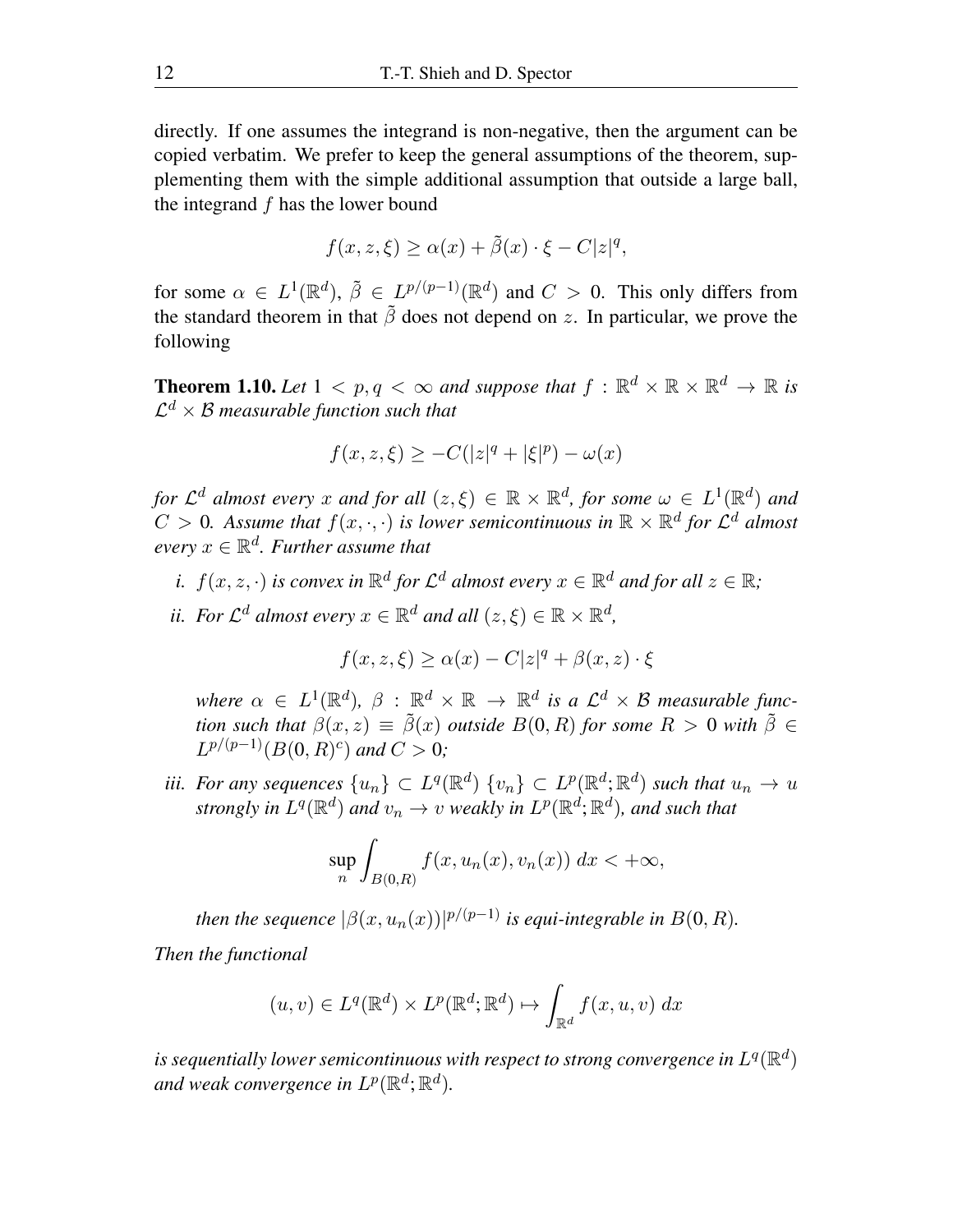Let us next recall the definition of the spaces on which we will show the existence of minimizers. Here and in what follows,  $\Omega \subset \mathbb{R}^d$  is a bounded open set. We first introduce the fractional Sobolev spaces without boundary values

$$
H^{s,p}(\mathbb{R}^d) := \{ u \in L^p(\mathbb{R}^d) : D^s u \in L^p(\mathbb{R}^d; \mathbb{R}^d) \},
$$

and those with a given boundary value  $g \in H^{s,p}(\mathbb{R}^d)$ 

$$
H_g^{s,p}(\Omega) := \{ u \in H^{s,p}(\mathbb{R}^d) : u \equiv g \text{ in } \Omega^c \}.
$$

Remark 1.11. We have changed notation here in contrast to the preceding paper, where  $L^{s,p}(\mathbb{R}^d)$  and  $L_g^{s,p}(\Omega)$  were used to denote the two previous spaces, respectively.

Then the next result of this section is the following theorem on the existence of minimizers to the general integral functionals  $(14)$ :

**Theorem 1.12.** Assume  $f : \mathbb{R}^d \times \mathbb{R} \times \mathbb{R}^d$  is  $\mathcal{L}^d \times \mathcal{B}$  measurable,  $f(x, \cdot, \cdot)$  is *lower semicontinuous for*  $\mathcal{L}^d$  almost every  $x \in \mathbb{R}^d$ , and  $f(x, z, \cdot)$  is convex for  $\mathcal{L}^d$  $\mathit{almost\ every\ } x \in \mathbb{R}^d$  and all  $z \in \mathbb{R}$ . Further assume that  $f$  satisfies the coercivity *condition*

$$
f(x, z, \xi) \ge a(x) + b|\xi|^p
$$

*for almost every*  $x \in \mathbb{R}^d$ , *for every*  $(z, \xi) \in \mathbb{R} \times \mathbb{R}^d$ , and *for some*  $a \in L^1(\mathbb{R}^d)$ ,  $b > 0$ , and  $p > 1$ . Finally, assume that  $F_s(u_0)$  is finite for some  $u_0 \in H_g^{s,p}(\Omega)$ . *Then there exist at least one minimizer*  $u \in H^{s,p}_g(\Omega)$  *of the functional*  $F_s$ :

$$
F_s(u) \leq F_s(v)
$$

*for all*  $v \in H^{s,p}_g(\Omega)$ *.* 

Accordingly, we obtain existence of solutions to corresponding Euler-Lagrange equations under further smoothness and growth assumptions on f.

**Theorem 1.13.** Assume that the function  $f : \mathbb{R}^d \times \mathbb{R} \times \mathbb{R}^d$  satisfies the conditions *of Theorem* 1.12*. Additionally assume growth conditions*

$$
|f(x, z, \xi)| \le C(|z|^p + |\xi|^p) + \gamma_1(x),
$$
  
\n
$$
|D_z f(x, z, \xi)| \le C(|z|^{p-1} + |\xi|^{p-1}) + \gamma_2(x),
$$
  
\n
$$
|D_{\xi} f(x, z, \xi)| \le C(|z|^{p-1} + |\xi|^{p-1}) + \gamma_3(x).
$$
 (15)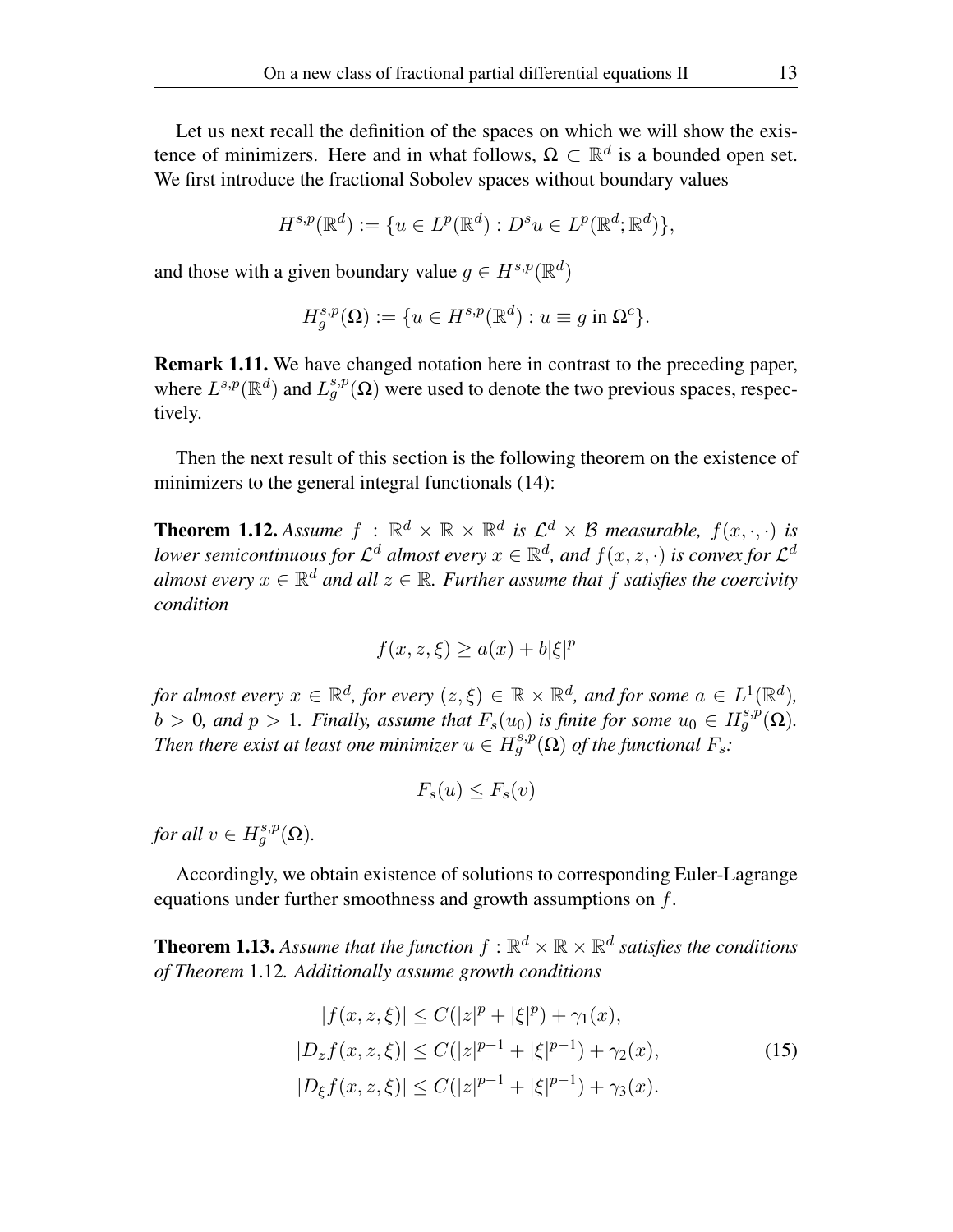where  $\gamma_1, \gamma_2, \gamma_3 \in L^{p/(p-1)}(\mathbb{R}^d)$ . Further suppose that  $u$  is a minimizer of  $F_s$  over  $\in H^{s,p}_g(\Omega)$ . Then *u* satisfies

$$
\int_{\mathbb{R}^d} f_z(x, u, D^s u) \varphi + D_{\xi} f(x, u, D^s u) \cdot D^s \varphi \, dx = 0
$$

*for all*  $\varphi \in C_c^{\infty}(\Omega)$ *.* 

The plan of the papers is as follows. We first define some notation and prove an important tool - a compactness result - in Section 2. We then prove the Hardy inequality in Section 3 followed by the regularity results in Section 4. Finally we give the proofs of our results concerning integral functionals of the fractional gradient in Section 5.

#### 2 Preliminaries

In this paper we work in d-dimensional Euclidean space, denoting by  $\mathcal{L}^d$  the Lebesgue measure, which we often shorten to  $dx$  in the integration formulas. We denote by  $\beta$  the Borel  $\sigma$ -algebra.

We write  $B(x, r)$  for a ball centered at x with radius  $r > 0$ . In the introduction we have utilized the constants  $c_{d,s}$ ,  $\tilde{c}_{d,s}$  to ensure that

$$
(D^s u)^\frown(\xi) = -2\pi i \xi (2\pi |\xi|)^{-1+s} \hat{u}(\xi),
$$

$$
((-\Delta)^{s/2} u)^\frown(\xi) = (2\pi |\xi|)^s \hat{u}(\xi),
$$

where we use the convention

$$
\widehat{u}(\xi) = \int_{\mathbb{R}^N} u(x) e^{-2\pi i x \cdot \xi} dx
$$

In particular, one has

$$
\tilde{c}_{d,s} := \frac{2^{s-1} s \Gamma(\frac{d+s}{2})}{\pi^{\frac{d}{2}} \Gamma(1-s/2)},
$$
  

$$
c_{d,s} := (-d+1-s) \frac{1}{\gamma(1-s)}.
$$

Here, the constant  $\gamma$  arises from the consideration of  $\alpha < 0$ , where the fractional Laplacian has as its inverse the Riesz potential  $I_{-\alpha}u := (-\Delta)^{\alpha/2}u$ , which has integral formula for  $s \in (0, d)$ 

$$
I_{\alpha}u(x) = \frac{1}{\gamma(\alpha)} \int_{\mathbb{R}^d} \frac{u(y)}{|x - y|^{d - \alpha}} dy,
$$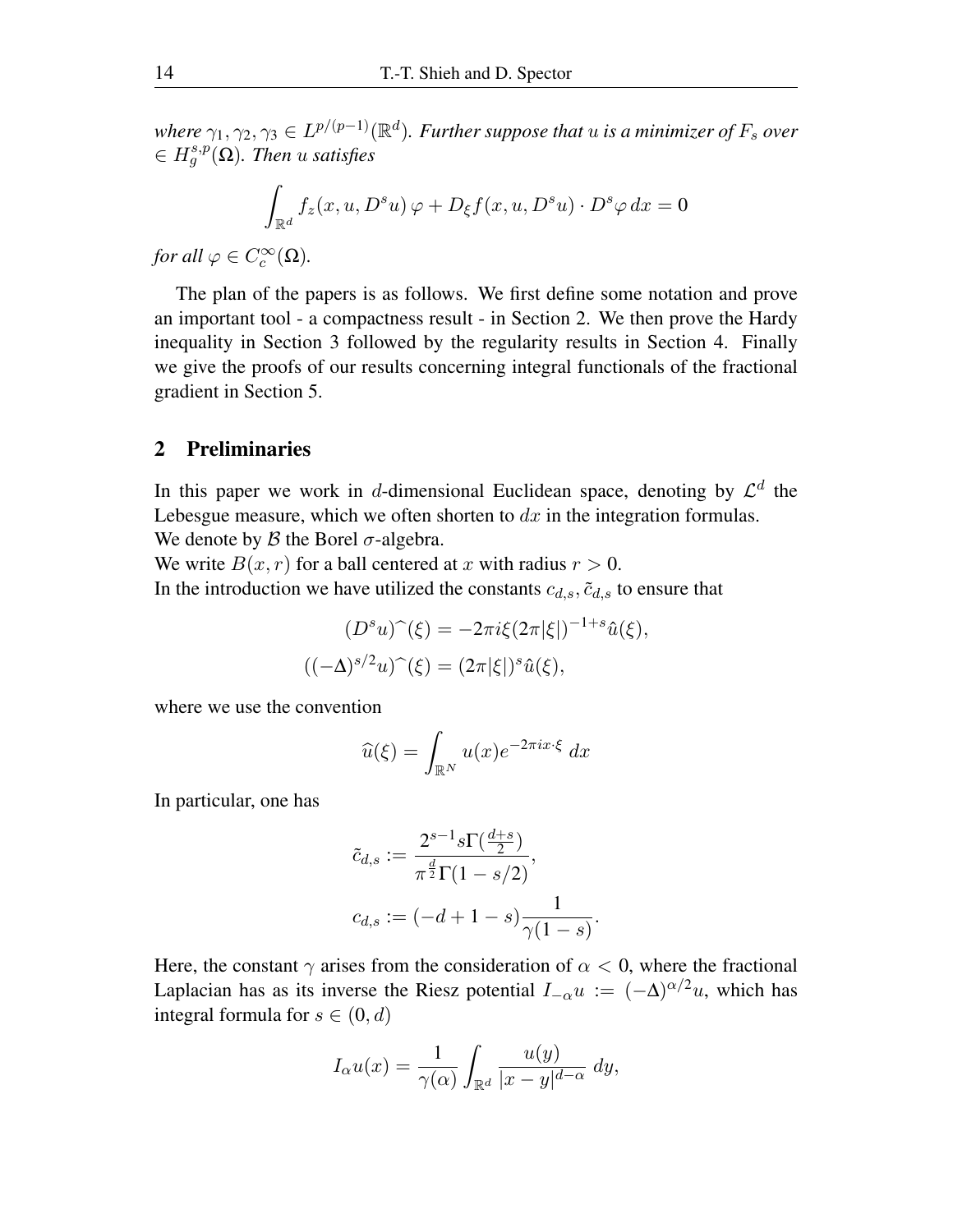and

$$
\gamma(\alpha) = \frac{\pi^{d/2} 2^{\alpha} \Gamma(\alpha/2)}{\Gamma(\frac{d-\alpha}{2})}.
$$

An important step in the argument that one has existence of minimizers of integral functionals with non-linear dependence in the field with respect to weak convergence in  $H_g^{s,p}(\Omega)$  is the following compactness result that improves weak convergence in the fields to strong convergence.

**Theorem 2.1.** *Assume*  $\Omega$  *is a bounded open subset of*  $\mathbb{R}^d$ *, suppose*  $s \in (0,1)$  *and*  $1 < p < \frac{d}{s}$ . Then for any sequence {*u<sub>n</sub>*} ⊂  $H_g^{s,p}$ (Ω) such that

$$
u_n \to u \text{ weakly in } H_g^{s,p}(\Omega),
$$

*we have that*

$$
u_n\to u\text{ strongly in }L^q(\Omega)
$$

for every  $q \in [1, p^*).$  Here  $\frac{1}{p^*} = \frac{1}{p}$  $rac{1}{p} - \frac{s}{d}$  $\frac{s}{d}$ .

*Proof of Theorem* 2.1. Suppose  $u_m \to u$  weakly in  $H_g^{s,p}(\Omega)$ . We will show that for any subsequence (which we will not relabel), there is a further subsequence which is Cauchy in  $L^q(\Omega)$ , and therefore the original sequence is strongly convergent. Without loss of generality, we replace the sequence  $u_m - g$  with  $u_m \in$  $H_0^{s,p}$  $\eta_0^{s,p}(\Omega)$ . Let  $\eta_\epsilon$  be a standard mollifier. Set

$$
u_m^{\epsilon} = \eta_{\epsilon} * u_m
$$

for  $\epsilon > 0$  and  $m \in \mathbb{N}$ . We may assume all functions  $\{u_m\}_{m=1}^{\infty}$  have support in  $\Omega'$ . We claim that

$$
u_m^{\epsilon} \to u_m \quad \text{uniformly in} \; L^q(\Omega) \; \text{as} \; \epsilon \to 0.
$$

By density of smooth functions with rapidly decreasing decay at infinity, we can represent  $u_m = I_s(-\Delta)^{s/2}u_m$ . Define  $v_m = (-\Delta)^{s/2}u_m$ . Then boundedness of the Riesz transforms on  $L^p(\mathbb{R}^d)$  for  $1 < p < +\infty$ , we have that  $v_m$  and  $|D^s u_m|$ have comparable norms in  $L^p(\mathbb{R}^d)$ . Thus, we estimate

$$
u_m^{\epsilon}(x) - u_m(x) = \int_{B(0,1)} \eta(y) (u_m(x - \epsilon y) - u_m(x)) dy
$$
  
= 
$$
\int_{B(0,1)} \eta(y) \int_{\mathbb{R}^d} \frac{v_m(x - \epsilon y - z)}{|z|^{d-s}} - \frac{v_m(x - z)}{|z|^{d-s}} dz dy
$$
  
= 
$$
\int_{B(0,1)} \eta(y) \int_{\mathbb{R}^d} \left( \frac{1}{|z - \epsilon y|^{d-s}} - \frac{1}{|z|^{d-s}} \right) v_m(x - z) dz dy.
$$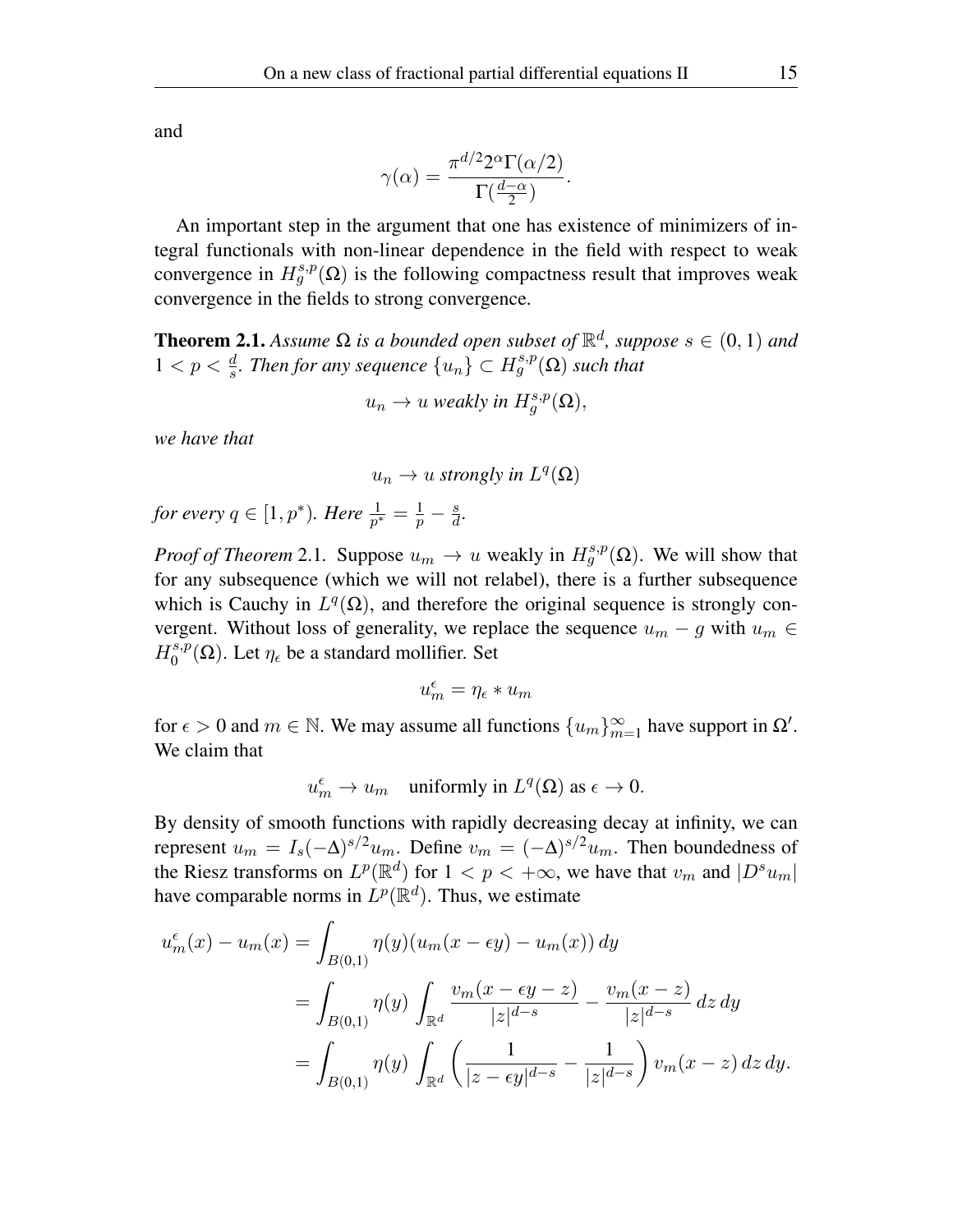Changing variables  $z = \epsilon \tilde{z}$ , we find

$$
u_m^{\epsilon}(x) - u_m(x) = \epsilon^d \int_{B(0,1)} \eta(y) \int_{\mathbb{R}^d} \left( \frac{1}{|\epsilon \tilde{z} - \epsilon y|^{d-s}} - \frac{1}{|\epsilon \tilde{z}|^{d-s}} \right) v_m(x-z) d\tilde{z} dy
$$
  

$$
= \frac{\epsilon^d}{\epsilon^{d-s}} \int_{B(0,1)} \eta(y) \int_{\mathbb{R}^d} \left( \frac{1}{|\tilde{z} - y|^{d-s}} - \frac{1}{|\tilde{z}|^{d-s}} \right) v_m(x-\epsilon \tilde{z}) d\tilde{z} dy
$$
  

$$
= \epsilon^s \int_{B(0,1)} \eta(y) \int_{\mathbb{R}^d} \left( \frac{1}{|\tilde{z} - y|^{d-s}} - \frac{1}{|\tilde{z}|^{d-s}} \right) v_m(x-\epsilon \tilde{z}) d\tilde{z} dy.
$$

Thus, integrating over a bounded open set  $\Omega'$  which contains  $\Omega$  and we obtain

$$
\int_{\Omega'} |u_m^{\epsilon}(x) - u_m(x)| dx
$$
\n
$$
\leq \epsilon^s \int_{\Omega'} \int_{B(0,1)} \int_{\mathbb{R}^d} \eta(y) \left| \frac{1}{|z - y|^{d - s}} - \frac{1}{|z|^{d - s}} \right| |v_m(x - \epsilon z)| dz dy dx
$$
\n
$$
= \epsilon^s \int_{B(0,1)} \int_{\mathbb{R}^d} \eta(y) \left| \frac{1}{|z - y|^{d - s}} - \frac{1}{|z|^{d - s}} \right| \int_{\Omega'} |v_m(x - \epsilon z)| dx dz dy
$$
\n
$$
\leq \epsilon^s |\Omega'|^{1/p'} \int_{B(0,1)} \int_{\mathbb{R}^d} \eta(y) \left| \frac{1}{|z - y|^{d - s}} - \frac{1}{|z|^{d - s}} \right| \left( \int_{\Omega'} |v_m(x - \epsilon z)|^p dx \right)^{1/p} dz dy
$$
\n
$$
\leq \epsilon^s |\Omega'|^{1/p'} \int_{B(0,1)} \int_{\mathbb{R}^d} \eta(y) \left| \frac{1}{|z - y|^{d - s}} - \frac{1}{|z|^{d - s}} \right| dz dy \left( \int_{\mathbb{R}^d} |v_m(x)|^p dx \right)^{1/p}
$$
\n
$$
\leq C \epsilon^s |\Omega'|^{1/p'} \left( \sup_{y \in B(0,1)} \int_{\mathbb{R}^d} \left| \frac{1}{|z - y|^{d - s}} - \frac{1}{|z|^{d - s}} \right| dz \right) ||v_m||_{L^p(\mathbb{R}^d)}
$$

For  $y \in B(0, 1)$ , we estimate the following two integrals

$$
\int_{B(0,2)} \left| \frac{1}{|z-y|^{d-s}} - \frac{1}{|z|^{d-s}} \right| \, dz \leq 2 \int_{B(0,2)} \frac{1}{|z|^{d-s}} \, dz < +\infty
$$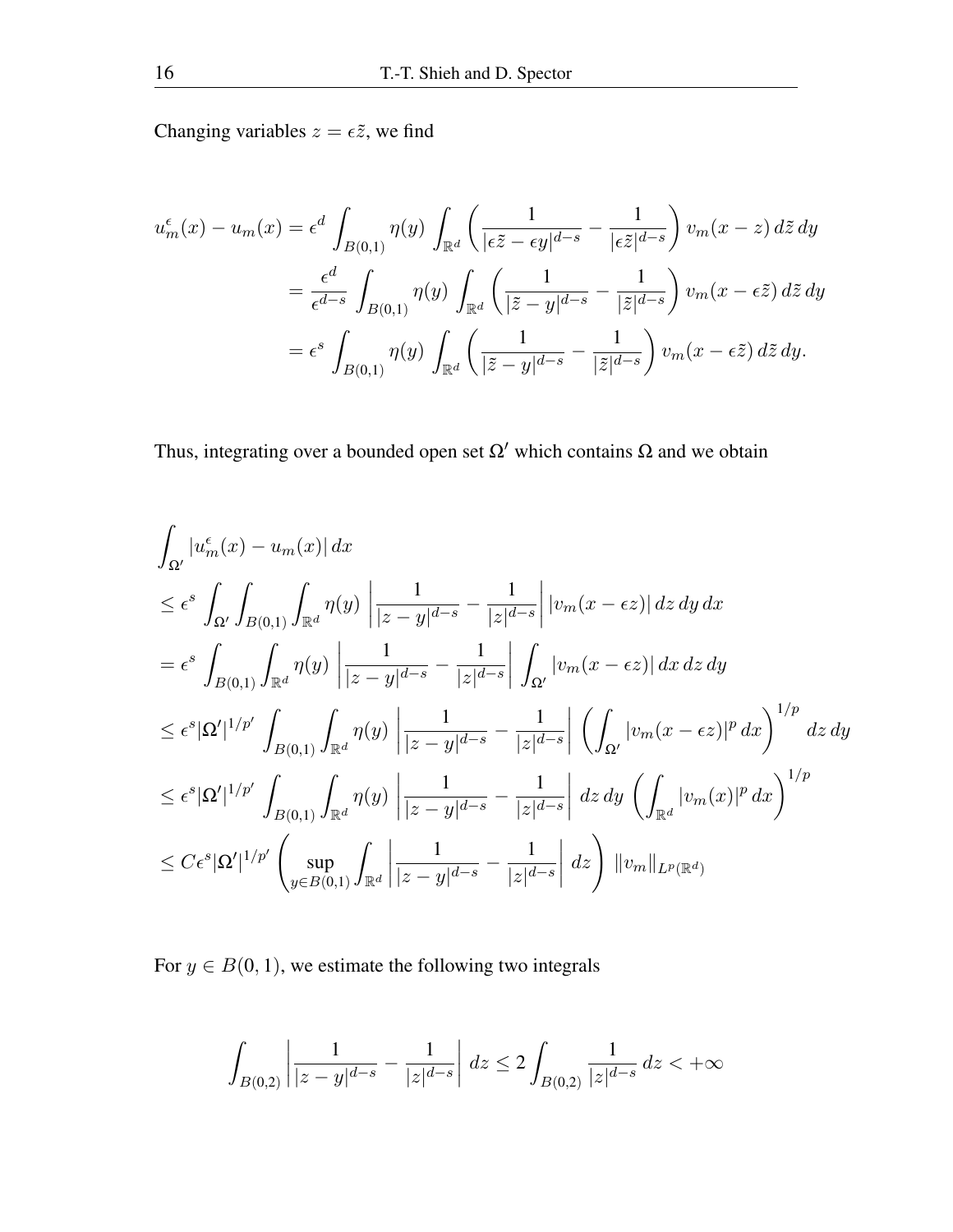and

$$
\int_{\mathbb{R}^d \setminus B(0,2)} \left| \frac{1}{|z-y|^{d-s}} - \frac{1}{|z|^{d-s}} \right| dz = \int_{\mathbb{R}^d \setminus B(0,2)} \left| \int_0^1 \frac{d}{dt} \frac{1}{|z-ty|^{d-s}} dt \right| dz
$$
\n
$$
= \int_{\mathbb{R}^d \setminus B(0,2)} \left| \int_0^1 \frac{(ty-z) \cdot y}{|z-ty|^{s+2-s}} dt \right| dz
$$
\n
$$
\leq \int_{\mathbb{R}^d \setminus B(0,2)} \int_0^1 \frac{|y|}{|z-ty|^{d+1-s}} dt dz
$$
\n
$$
\leq |y| \int_0^1 \int_{\mathbb{R}^d \setminus B(0,2)} \frac{1}{|z-ty|^{d+1-s}} dz dt
$$
\n
$$
\leq |y| \int_0^1 \int_{\mathbb{R}^d \setminus B(0,1)} \frac{1}{|z|^{d+1-s}} dz dt < +\infty.
$$

Since  $\{u_m\}$  is weakly convergent, we know that it is a bounded sequence in  $H_g^{s,p}(\Omega)$  and so  $||v_m||_{L^p(\mathbb{R}^d)}$  is bounded. Thus, we find that

$$
||u_m^{\epsilon} - u_m||_{L^1(\Omega)} = O(\epsilon^s).
$$

On the other hand, the Sobolev inequality says that

$$
||u_m^{\epsilon} - u_m||_{L^{p^*}(\Omega)} \le ||u_m^{\epsilon} - u_m||_{L^{p^*}(\mathbb{R}^d)}
$$
  
\n
$$
\le C||D^s(u_m^{\epsilon} - u_m)||_{L^p(\mathbb{R}^d)} \le C||D^s u_m||_{L^p(\mathbb{R}^d)} < +\infty.
$$

The previous  $L^1(\Omega)$  bound and the interpolation inequality

$$
||u_m^{\epsilon} - u_m||_{L^q(\Omega)} \le ||u_m^{\epsilon} - u_m||_{L^1(\Omega)}^{\theta} ||u_m^{\epsilon} - u_m||_{L^{p^*}(\Omega)}^{1-\theta}
$$

implies that one has, for any  $1 \leq q < p^*$ 

$$
||u_m^{\epsilon} - u_m||_{L^q(\Omega)} \leq C\epsilon^{s\theta}
$$

where the constant C is independent of m. Here, precisely  $\frac{1}{q} = \theta + \frac{1-\theta}{p^*}$  for some  $0 < \theta < 1$ .

We would now like to invoke the Arzela-Ascoli theorem concerning the sequence  $\{u_m^\epsilon\}$  of smooth functions restricted on  $\overline{\Omega}$  for every fixed  $\epsilon$ . We therefore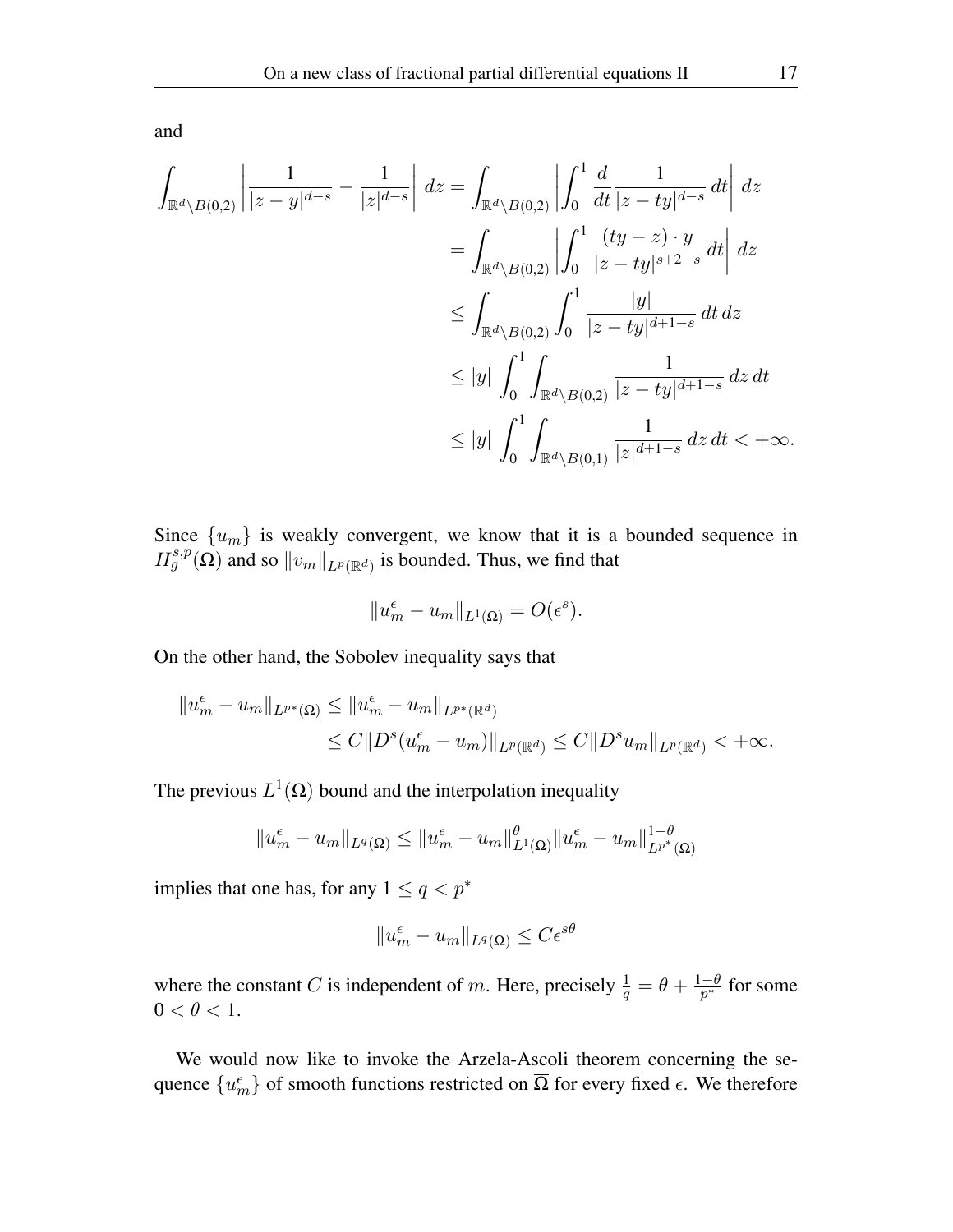prove that for each fixed  $\epsilon > 0$ , the sequence  $\{u_m^{\epsilon}\}\$ is uniformly bounded and equicontinuous on  $\overline{\Omega}$ . For  $x \in \Omega$ , we estimate

$$
|u_m^{\epsilon}(x)| \leq \int_{B(x,\epsilon)} \eta_{\epsilon}(x-y)|u_m(y)| dy
$$
  

$$
\leq \|\eta_{\epsilon}\|_{L^{\infty}(\mathbb{R}^d)} \|u_m\|_{L^1(\Omega')} \leq \frac{C}{\epsilon^d} < +\infty
$$

for  $m \in \mathbb{N}$ . Moreover, since  $\eta_{\epsilon}$  are smooth and  $u_m$  have compact support, we have

$$
\nabla u_m^{\epsilon} = \int_{\mathbb{R}^d} \nabla \eta_{\epsilon}(x - y) u_m(y) \, dy
$$

and therefore

$$
|\nabla u_m^{\epsilon}| \leq ||\nabla \eta_{\epsilon}||_{L^{\infty}(\mathbb{R}^d)} ||u_m||_{L^1(\Omega)}
$$

for  $m \in \mathbb{N}$ . These estimates prove the claim of the uniformly boundedness and equicontinuity of the sequence  ${u_m^{\epsilon}}_{m=1}^{\infty}$  for every fixed  $\epsilon$ .

In the final step, we want to construct a subsequence  ${u_{m_k}}_{k=1}^{\infty} \subset {u_m}_{m=1}^{\infty}$ such that

$$
\limsup_{j,k\to\infty}||u_{m_j}-u_{m_k}||_{L^q(\Omega')}=0.
$$

In order to show this, first we claim for fixed  $\delta$ , there exists subsequence  $\{u_{m_k}\}_{k=1}^{\infty} \subset$  ${u_m}_{m=1}^{\infty}$  such that

$$
\limsup_{j,k\to\infty}||u_{m_j}-u_{m_k}||_{L^q(\Omega')}\leq\delta.
$$

For  $\epsilon$  small enough, we have

$$
||u_{m_k}^{\epsilon} - u_{m_k}||_{L^q(\Omega')} \leq \frac{\delta}{2}.
$$

Since  $\{u_m^{\epsilon}\}\$  have support in some fixed bounded set  $\Omega'$ , we apply the Arzela-Ascoli theorem to find a subsequence  $\{u_{m_k}^{\epsilon}\}_{k=1}^{\infty} \subset \{u_{m}^{\epsilon}\}_{m=1}^{\infty}$  converging uniformly in  $\Omega'$ . This is

$$
\limsup_{j,k\to\infty}||u_{m_j}^\epsilon-u_{m_k}^\epsilon||_{L^q(\Omega')}=0.
$$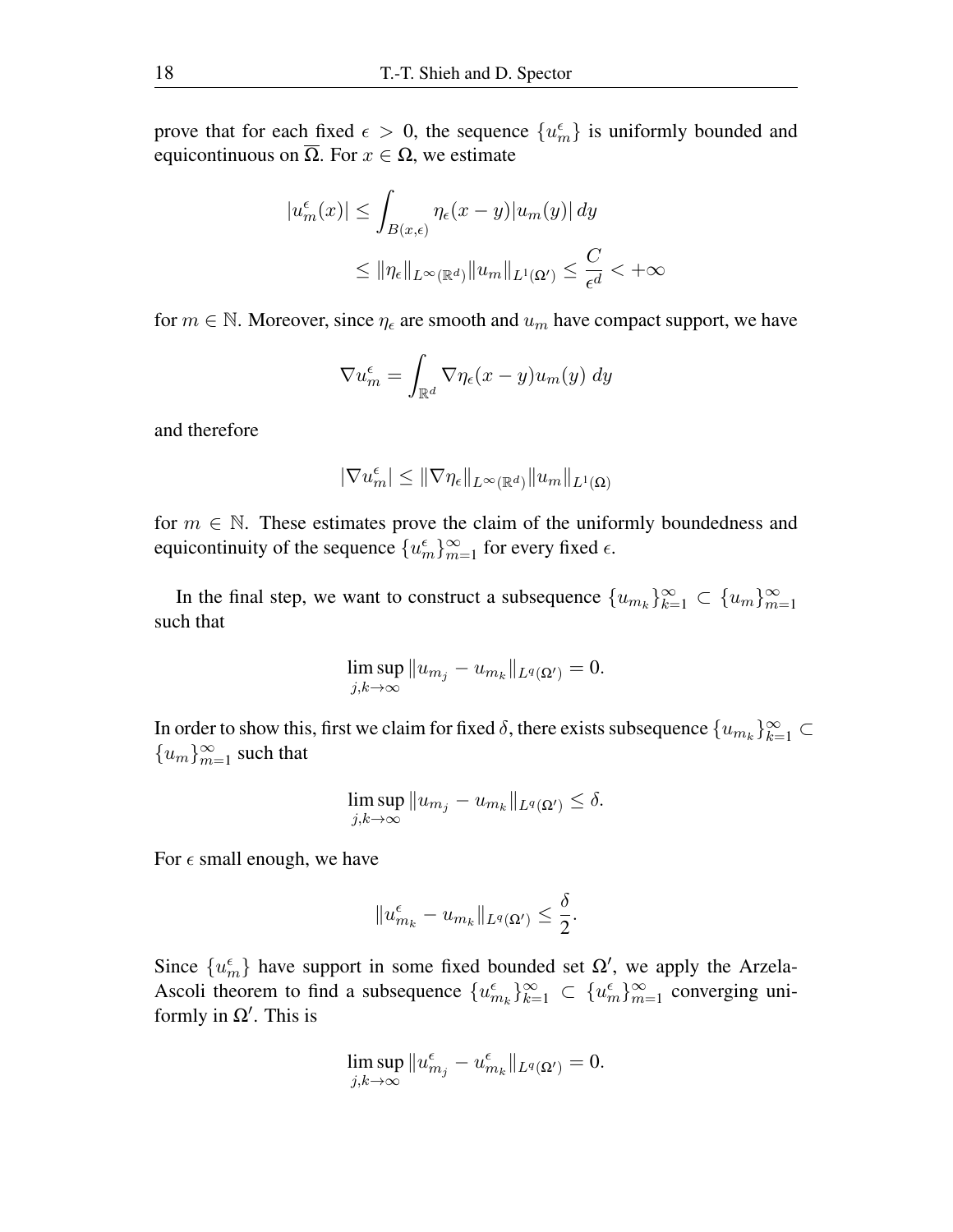Therefore, we have

$$
\limsup_{j,k \to \infty} \|u_{m_j} - u_{m_k}\|_{L^q(\Omega')}
$$
\n
$$
\leq \limsup_{j \to \infty} \|u_{m_j}^{\epsilon} - u_{m_j}\|_{L^q(\Omega')} + \limsup_{j,k \to \infty} \|u_{m_j}^{\epsilon} - u_{m_k}^{\epsilon}\|_{L^q(\Omega')}
$$
\n
$$
+ \limsup_{k \to \infty} \|u_{m_k}^{\epsilon} - u_{m_k}\|_{L^q(\Omega')}
$$
\n
$$
\leq \frac{\delta}{2} + \frac{\delta}{2} = \delta.
$$

Thus, choosing the sequence  $\delta_n := \frac{1}{n}$  $\frac{1}{n}$  and a standard diagonalization argument, we may find a subsequence  $\{u_{m_k}\}_{k=1}^{\infty} \subset \{u_m\}_{m=1}^{\infty}$  such that

$$
\limsup_{j,k\to\infty}||u_{m_j}-u_{m_k}||_{L^q(\Omega')}=0.
$$

This shows the sequence is Cauchy, which by completeness of  $L^q(\Omega)$  implies the strong convergence of the sequence to some function, which by uniqueness of the weak limit implies  $u_{m_j} \to u$  strongly in  $L^q(\Omega)$  (and also all of  $\mathbb{R}^d$ , since  $u_m = u \equiv 0$  in  $\Omega^c$ ).  $\Box$ 

## 3 Hardy's Inequality

*Proof of Theorem* 1.2. Letting  $C_{d,s}$  to denote the constant on the left hand side, we first show that

$$
C_{d,s}\int_{\mathbb{R}^d}\frac{|u|}{|x|^s}\,dx=\int_{\mathbb{R}^d}-D^s|u|\cdot\frac{x}{|x|}\,dx,
$$

from which the inequality follows by bringing the modulus into the integral. We have

$$
C_{d,s} \int_{\mathbb{R}^d} \frac{|u|}{|x|^s} dx = C_{d,s} \gamma(d-s) \int_{\mathbb{R}^d} |u| \cdot I_{d-s} dx
$$
  
=  $C_{d,s} \gamma(d-s) \int_{\mathbb{R}^d} I_{1-s} * |u| \cdot I_{d-1} dx$   
=  $C_{d,s} \frac{\gamma(d-s)}{\gamma(d-1)} \int_{\mathbb{R}^d} I_{1-s} * |u| \cdot \frac{1}{|x|} dx.$ 

Now recalling that

$$
div\frac{x}{|x|} = (d-1)\frac{1}{|x|},
$$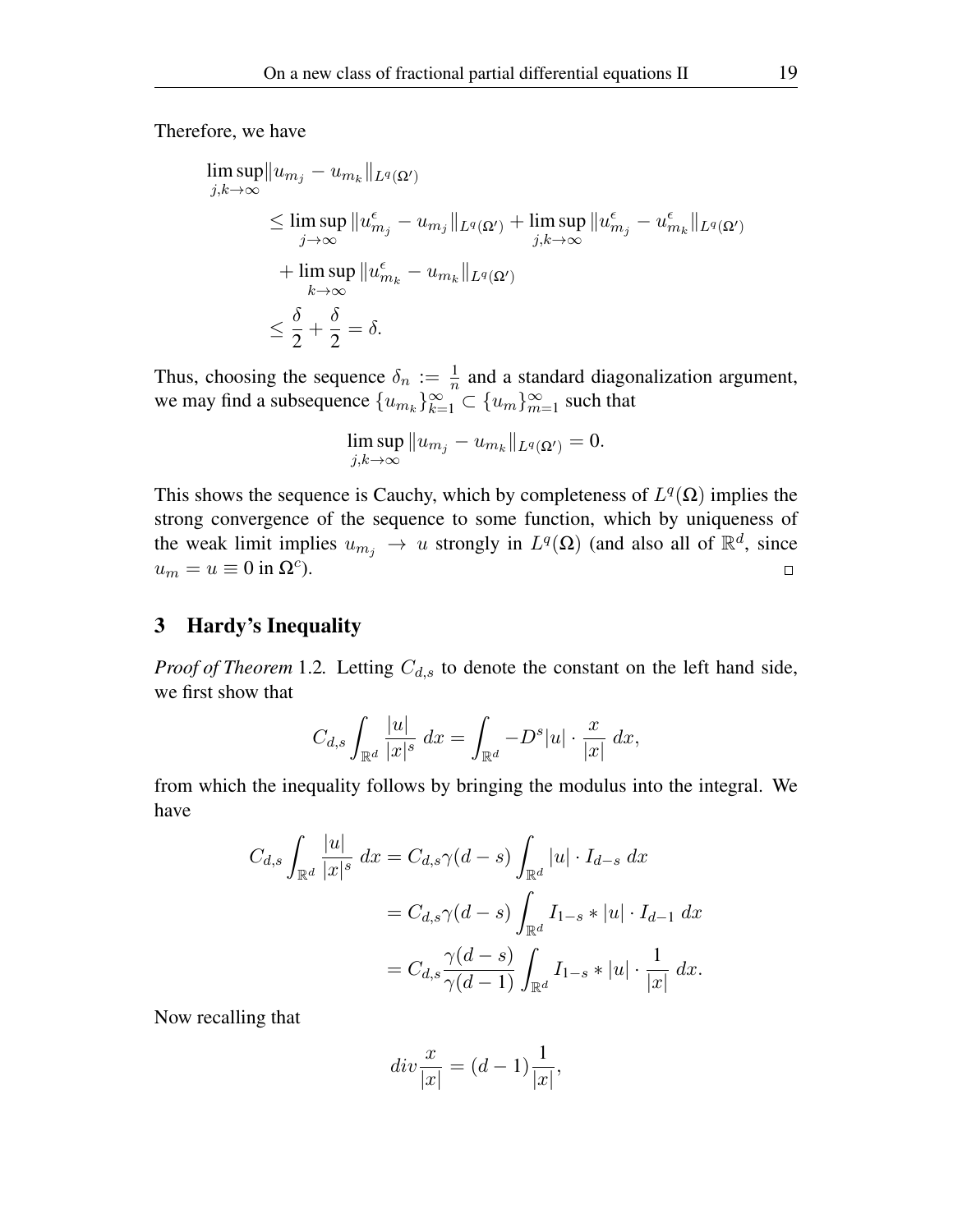we find

$$
C_{d,s} \frac{\gamma(d-s)}{\gamma(d-1)} \int_{\mathbb{R}^d} I_{1-s} * |u| \cdot \frac{1}{|x|} dx
$$
  
= 
$$
\frac{1}{(d-1)} C_{d,s} \frac{\gamma(d-s)}{\gamma(d-1)} \int_{\mathbb{R}^d} I_{1-s} * |u| \cdot div \frac{x}{|x|} dx
$$
  
= 
$$
\frac{1}{(d-1)} C_{d,s} \frac{\gamma(d-s)}{\gamma(d-1)} \int_{\mathbb{R}^d} -D I_{1-s} * |u| \cdot \frac{x}{|x|} dx
$$
  
= 
$$
\frac{1}{(d-1)} C_{d,s} \frac{\gamma(d-s)}{\gamma(d-1)} \int_{\mathbb{R}^d} -D^s |u| \cdot \frac{x}{|x|} dx,
$$

and the claim is proven since the constant  $C_{d,s}$  is defined such that the coefficient of the right hand side is one.  $\Box$ 

## 4 Regularity

The following fundamental result underlies the regularity of homogeneous fractional equations for which the regularity is known in the corresponding non-fractional setting.

**Proposition 4.1.** *Let*  $\Omega_1 \subset\subset \Omega_2 \subset\subset \Omega$ ,  $\phi \in C_c^{\infty}(\Omega_1)$ ,  $\eta \in C_c^{\infty}(\Omega)$  *be such that*  $\eta \equiv 1$  *on*  $\Omega_2$ . Then denoting by  $\eta^c := (1 - \eta)$ , the operator T defined by

$$
T(\phi) := D^{s}(\eta^{c}(-\Delta)^{\frac{1-s}{2}}\phi)
$$

*is bounded from functions*  $\phi \in L^1(\mathbb{R}^d)$  *with* supp $\phi \subset \Omega_1$  *into*  $L^p(\mathbb{R}^d; \mathbb{R}^d)$ *. In particular, one has the bound*

$$
||T(\phi)||_{L^p(\mathbb{R}^d;\mathbb{R}^d)} \leq C_{\Omega_1,\Omega_2,d,s,p,\eta} ||\phi||_{L^1(\Omega_1)}.
$$
 (16)

This proposition has been established in the paper [41], whose argument we repeat here for the convenience of the reader.

*Proof.* We will show that for T as defined above, one has the estimate

$$
||T(\phi)||_{L^{q}(\mathbb{R}^{d};\mathbb{R}^{d})} \leq C_{\Omega_{1},\Omega_{2},d,s,p} ||\phi||_{L^{1}(\mathbb{R}^{d})}.
$$
 (17)

We use the disjoint support arguments as in [4, Lemma A.1] [32, Lemma 3.6.]: First we see that since  $\eta^c(x)\phi(x) \equiv 0$ ,

$$
T(\phi) = \tilde{c}_{d,1-s} D^s \int_{\mathbb{R}^d} \frac{-\eta^c(x)\phi(y)}{|x - y|^{d+1-s}} dy.
$$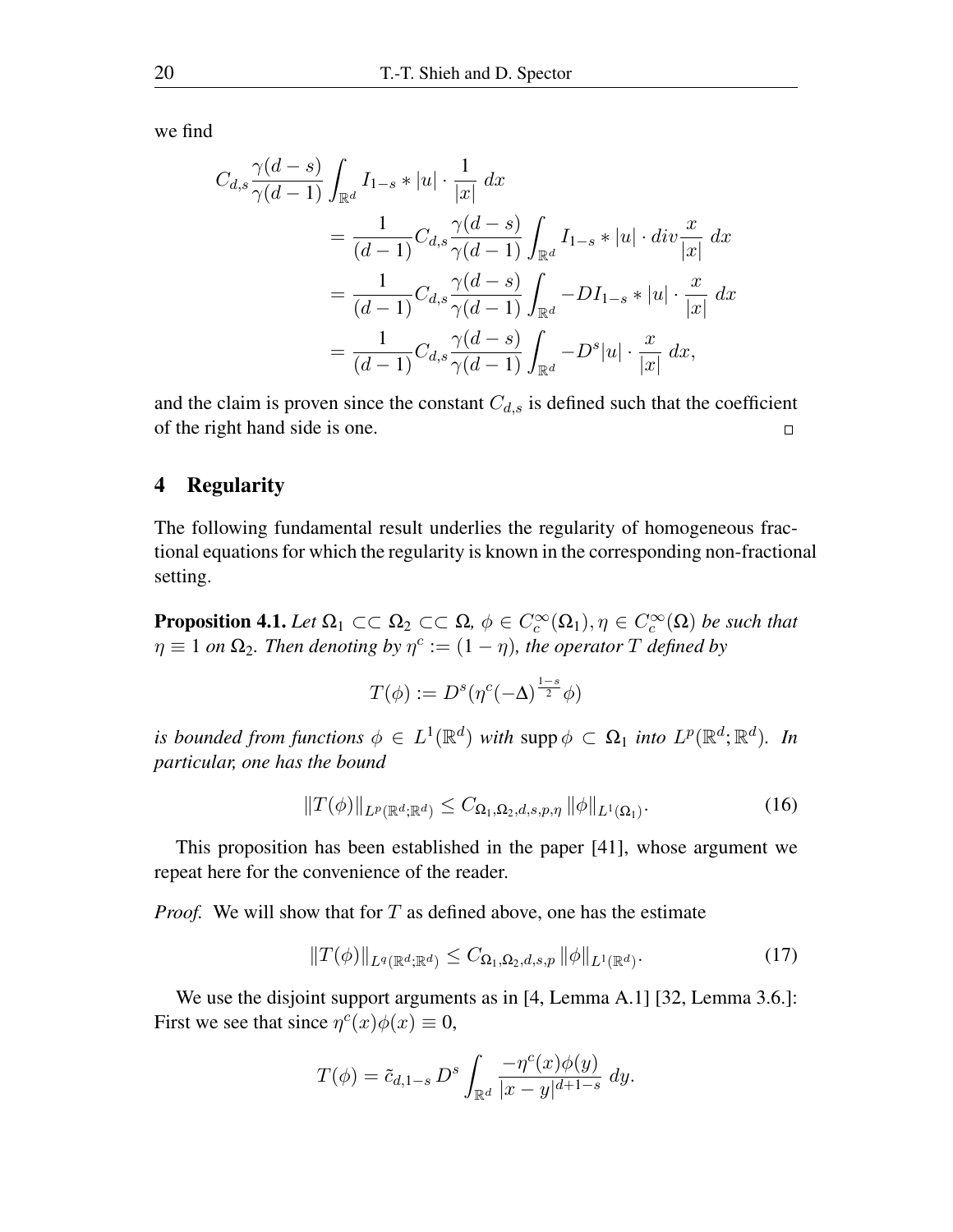Now taking a cutoff-function  $\zeta$  whose support has a positive distance from the boundary of  $\Omega_2$ ,  $\zeta \equiv 1$  on  $\Omega_1$  we have

$$
T(\phi) = \tilde{c}_{d,1-s} D^s \int_{\mathbb{R}^d} \frac{-\eta^c(x)\zeta(y)\phi(y)}{|x-y|^{d+1-s}} dy = \tilde{c}_{d,1-s} \int_{\mathbb{R}^d} k(x,y) \phi(y) dy,
$$

where

 $\ddot{\phantom{a}}$ 

$$
\kappa(x,y) := \frac{-\eta^c(x)\,\zeta(y)}{|x-y|^{d+1-s}} \quad \text{ and } \quad k(x,y) := D_x^s \kappa(x,y).
$$

The positive distance between the supports of  $\eta^c$  and  $\zeta$  implies that these kernels k,  $\kappa$  are a smooth, bounded, integrable (both, in x and in y), and thus by a Youngtype convolution argument we obtain (17). One can also argue by interpolation, as Minkowski's inequality for integrals implies

$$
\left\Vert\int_{\mathbb{R}^d}D_x^s\kappa(\cdot,y)\,\phi(y)\,dy\right\Vert_{L^p(\mathbb{R}^d;\mathbb{R}^d)}\leq\sup_y\Vert D_x^s\kappa(\cdot,y)\Vert_{L^p(\mathbb{R}^d;\mathbb{R}^d)}\,\Vert\phi\Vert_{L^1(\mathbb{R}^d)},
$$

while Theorem 2.4 on p. 886 of Adams and Meyers paper [1] can be applied to obtain

$$
\left\|D_x^s\kappa(\cdot,y)\right\|_{L^p(\mathbb{R}^d;\mathbb{R}^d)} \leq C\left\|D_x\kappa(\cdot,y)\right\|_{L^p(\mathbb{R}^d;\mathbb{R}^d)}^s\left\|R\kappa(\cdot,y)\right\|_{L^p(\mathbb{R}^d;\mathbb{R}^d)}^{1-s}
$$

Then boundedness of the Riesz Transform and integrability of the kernels establishes (17) and the proof is finished.  $\Box$ 

As a consequence, we deduce

**Corollary 4.2.** *Let*  $\Omega_1 \subset\subset \Omega_2 \subset\subset \Omega$ ,  $\phi \in C_c^{\infty}(\Omega_1)$ ,  $\eta \in C_c^{\infty}(\Omega)$  *be such that*  $\eta \equiv 1$  *on*  $\Omega_2$ . Then denoting by  $T^*$  the adjoint operator to

$$
T(\phi) := D^{s}(\eta^{c}(-\Delta)^{\frac{1-s}{2}}\phi),
$$

*one has*

$$
T^*: L^q(\mathbb{R}^d; \mathbb{R}^d) \to L^\infty(\Omega_1)
$$

*for every*  $1 < q < +\infty$ , with the operator norm of  $T^*$  depending on  $\Omega_1, \Omega_2, d, s, q$ *and* η*.*

*Proof of Theorem* 1.5. Suppose that  $u \in H^{s,p}_g(\Omega)$  satisfies

$$
\int_{\mathbb{R}^d} a(x, D^s u) \cdot D^s \varphi = 0 \tag{18}
$$

.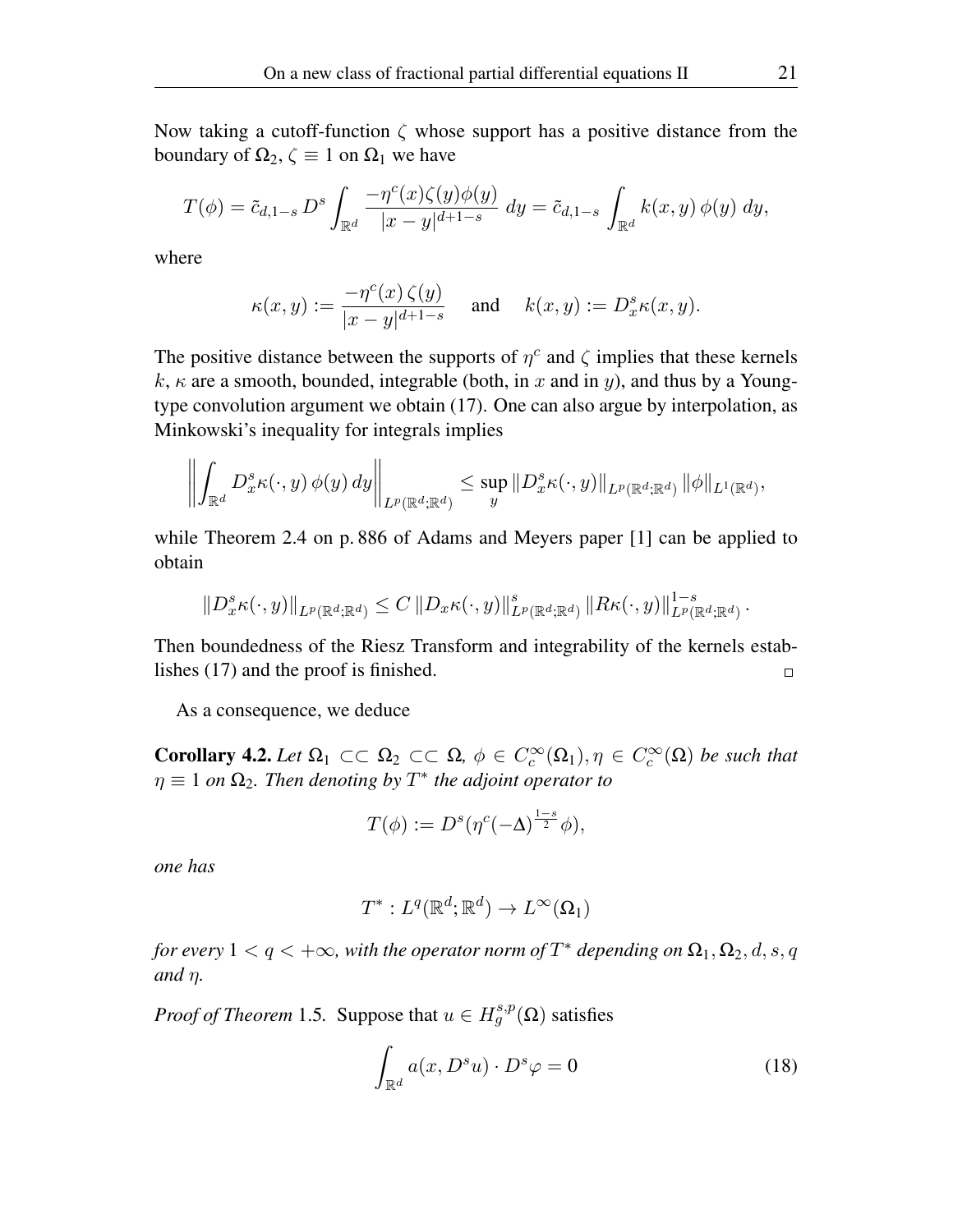for all  $\varphi \in C_c^{\infty}(\Omega)$ . Define  $v := I_{1-s}u$ , where  $I_{\sigma}$  is the Riesz potential, the inverse of  $(-\Delta)^{\sigma/2}$ . Now let  $\Omega_1 \subset \Omega$  be an arbitrary open set compactly contained in  $\Omega$ , and let  $\phi$  be a test function supported in  $\Omega_1$ . Pick an open set  $\Omega_2$  so that  $\Omega_1 \subset \Omega_2 \subset \Omega$  and a cutoff function  $\eta$ , supported in  $\Omega$  and constantly one in  $\Omega_2$ . Then in particular one can take

$$
\varphi:=\eta(-\Delta)^{\frac{1-s}{2}}\phi
$$

as a test function to obtain

$$
\int_{\mathbb{R}^d} a(x, D^s v) \cdot D^s (\eta(-\Delta)^{\frac{1-s}{2}} \phi) = 0.
$$

Thus,

$$
\int_{\mathbb{R}^d} a(x, D^s v) \cdot D\phi = \int_{\mathbb{R}^d} a(x, D^s v) \cdot D^s (\eta^c (-\Delta)^{\frac{1-s}{2}} \phi)
$$

where  $\eta^c := (1 - \eta)$ . We set

$$
T(\phi) := D^{s}(\eta^{c}(-\Delta)^{\frac{1-s}{2}}\phi),
$$

and from the assumptions on  $\alpha$  we may apply Corollary 4.2 to deduce that

$$
T^* \cdot a(x, D^s u) \in L^{\infty}_{loc}(\Omega).
$$

In other words,  $v$  is a solution to the equation

$$
\int_{\Omega} a(x, Dv) \cdot D\phi \, dx = \int_{\Omega} \phi \, d\mu.
$$

Thus by Theorems 1.4 and 1.6 in [29], we find that  $\mu \in L^{\infty}_{loc}(\Omega)$  implies  $Dv \in$  $C^{\alpha}_{loc}(\Omega)$ . Now as  $Dv = D^s u \in C^{\alpha}_{loc}(\Omega)$ , we obtain  $u \in C^{s+\alpha}_{loc}(\Omega)$ .  $\Box$ 

*Proof of Theorem* 1.6. Suppose that  $u \in H^{s,2}_g(\Omega)$  satisfies

$$
\int_{\mathbb{R}^d} A(x) D^s u \cdot D^s \varphi = \int_{\mathbb{R}^d} G \cdot D^s \varphi \tag{19}
$$

for all  $\varphi \in C_c^{\infty}(\Omega)$ . Define  $v := I_{1-s}u$ , where  $I_{\sigma}$  is the Riesz potential, the inverse of  $(-\Delta)^{\sigma/2}$ . Now let  $\Omega_1 \subset \Omega$  be an arbitrary open set compactly contained in  $\Omega$ , and let  $\phi$  be a test function supported in  $\Omega_1$ . Pick an open set  $\Omega_2$  so that  $\Omega_1 \subset \Omega_2 \subset \Omega$  and a cutoff function  $\eta$ , supported in  $\Omega$  and constantly one in  $\Omega_2$ . Then in particular one can take

$$
\varphi:=\eta(-\Delta)^{\frac{1-s}{2}}\phi
$$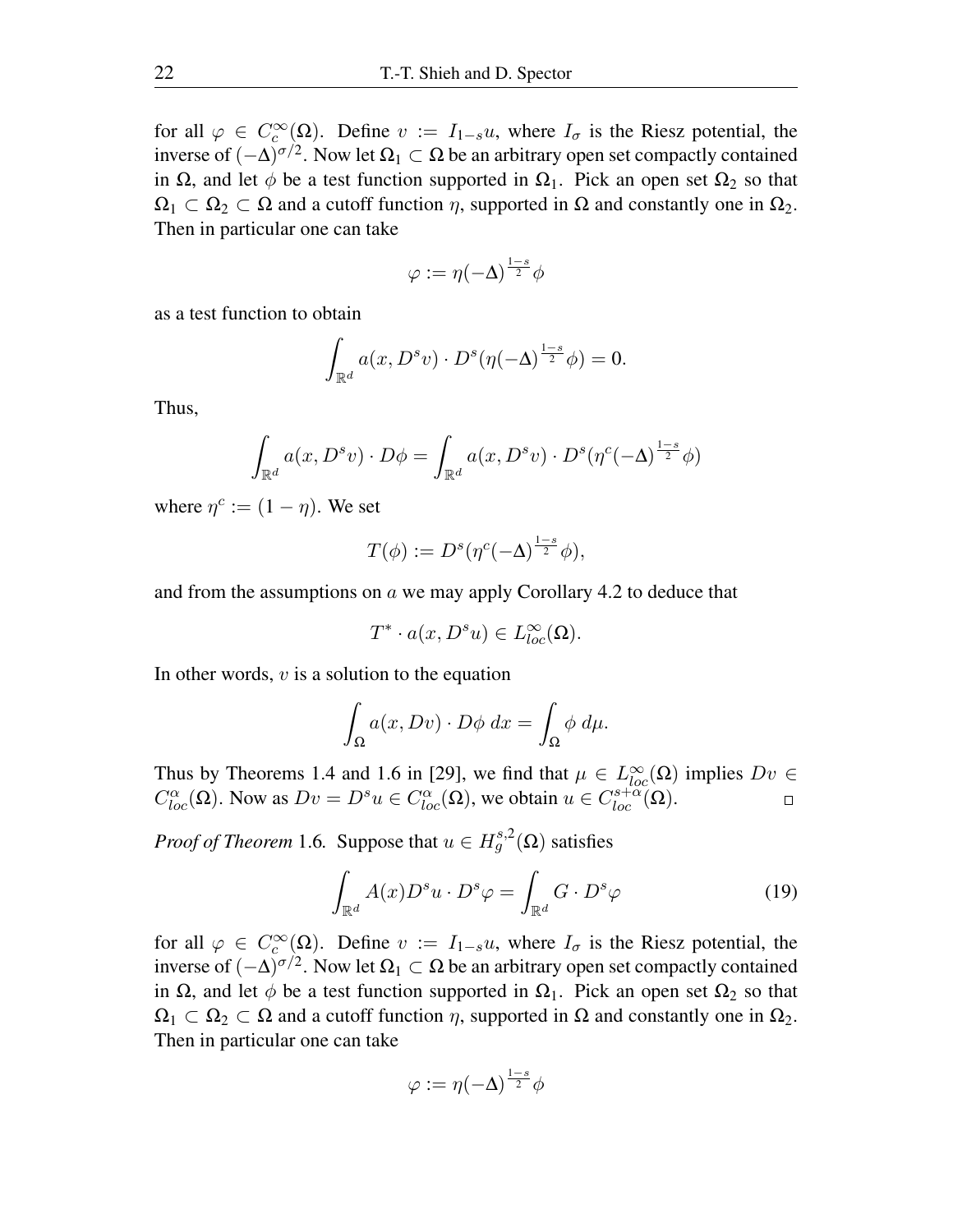as a test function in (19) to obtain

$$
\int_{\mathbb{R}^d} A(x) Dv \cdot D^s(\eta(-\Delta)^{\frac{1-s}{2}} \phi) = \int_{\mathbb{R}^d} G \cdot D^s(\eta(-\Delta)^{\frac{1-s}{2}} \phi)
$$

That is,

$$
\int_{\mathbb{R}^d} A(x)Dv \cdot D\phi = \int_{\mathbb{R}^d} A(x)Dv \cdot D^s(\eta^c(-\Delta)^{\frac{1-s}{2}}\phi) + G \cdot D^s(\eta(-\Delta)^{\frac{1-s}{2}}\phi)
$$

$$
= \int_{\mathbb{R}^d} G \cdot D\phi + (A(x)Dv - G) \cdot D^s(\eta^c(-\Delta)^{\frac{1-s}{2}}\phi)
$$

where  $\eta^c := (1 - \eta)$ . We set

$$
T(\phi) := D^{s}(\eta^{c}(-\Delta)^{\frac{1-s}{2}}\phi),
$$

and by Corollary 4.2, we find that  $v$  is a solution to the classical elliptic equation with bounded and measurable coefficients

$$
\int_{\Omega} A(x)Dv \cdot D\phi \, dx = \int_{\Omega} G \cdot D\phi + T^* \cdot ((A(x)Dv - G))\phi.
$$

Thus, by the regularity theory known for such an equation (e.g. [27, p. 66]), we find  $v \in C^{\alpha}_{loc}(\Omega)$ , which is to say  $I_{1-s}u \in C^{\alpha}_{loc}(\Omega)$ .

 $\Box$ 

### 5 Integral Functionals of the Fractional Gradient

In this section, we consider the variational problem

$$
\inf_{u \in H_g^{s,p}(\Omega)} \int_{\mathbb{R}^d} f(x, u, D^s u) \, dx.
$$

Under suitable hypothesis, we establish the existence of minimizers, while with further assumptions we show that these minimizers satisfy corresponding Euler-Lagrange equations.

We begin by proving the lower semicontinuity result for strong-weak convergence stated in Theorem 1.10.

*Proof.* Suppose  $u_n \to u$  strongly in  $L^q(\mathbb{R}^d)$ ,  $v_n \to v$  weakly in  $L^p(\mathbb{R}^d; \mathbb{R}^d)$ . Now we may assume that

$$
\liminf_{n \to \infty} \int_{\mathbb{R}^d} f(x, u_n, v_n) \, dx < +\infty
$$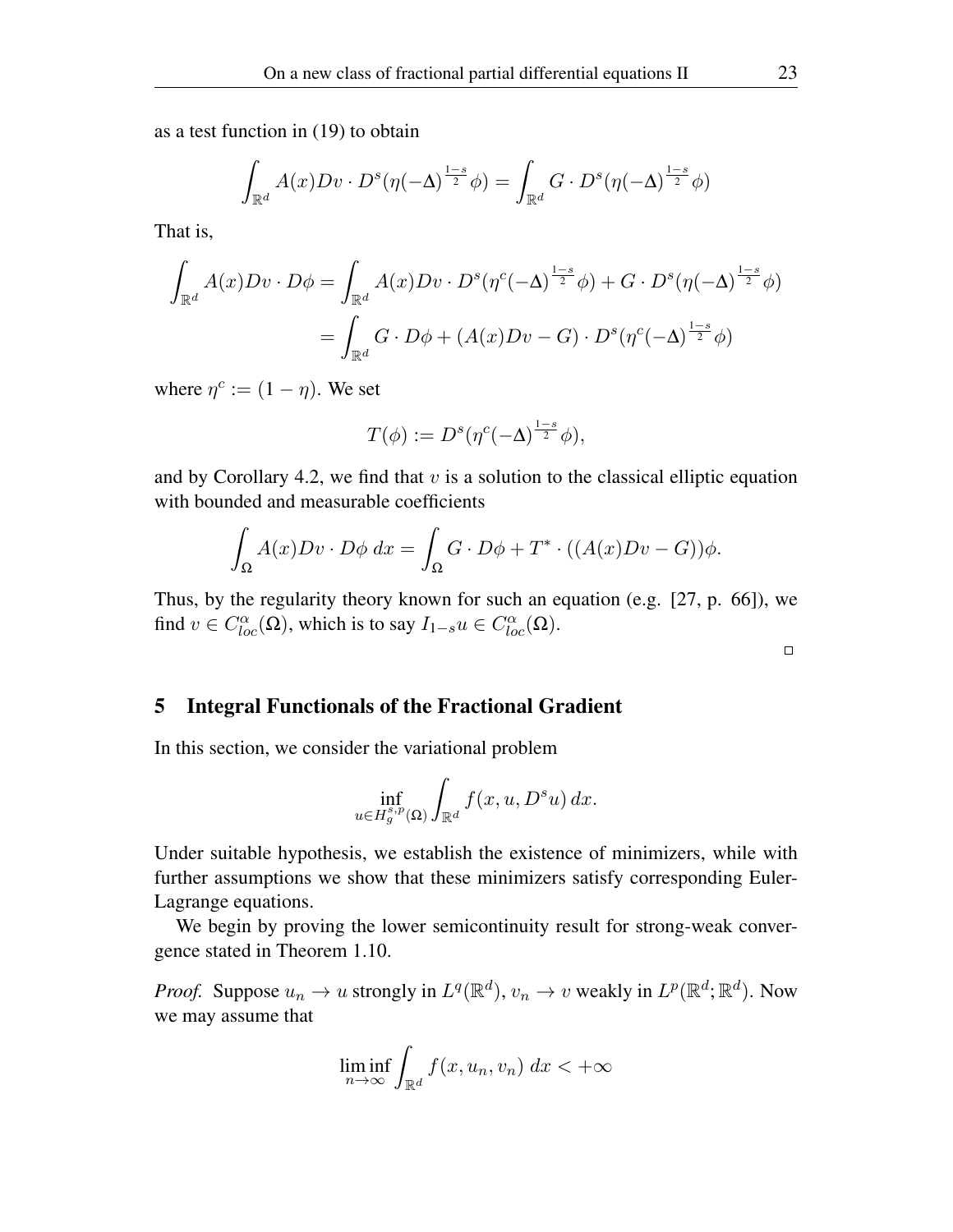or else there is nothing to prove. From the assumptions of the theorem we find  $R > 0$  such that

$$
f(x, z, \xi) \ge \alpha(x) - C|z|^q + \tilde{\beta}(x) \cdot \xi
$$

for  $\mathcal{L}^d$  almost every  $x \in B(0,R)^c$ . Thus, we split the integrand and use superadditivity of the limit inferior to obtain

$$
\liminf_{n \to \infty} \int_{\mathbb{R}^d} f(x, u_n, v_n) dx \ge \liminf_{n \to \infty} \int_{B(0,R)} f(x, u_n, v_n) dx
$$

$$
+ \liminf_{n \to \infty} \int_{B(0,R)^c} f(x, u_n, v_n) dx
$$

The first term in the integrand now satisfies the hypothesis of Theorem 7.5 in [18] with the bounded domain  $E = B(0, R)$  and so we find

$$
\liminf_{n \to \infty} \int_{B(0,R)} f(x, u_n, v_n) dx \ge \int_{B(0,R)} f(x, u, v) dx.
$$

Meanwhile, for the second term we define the perturbation of f

$$
\tilde{f}(x, z, \xi) := f(x, z, \xi) - \alpha(x) + C|z|^q - \tilde{\beta}(x) \cdot \xi.
$$

Then  $\tilde{f}$  is non-negative in  $B(0, R)^c$  and so the blow-up argument in Step 1 of Theorem 7.5 can be applied in the unbounded domain  $B(0, R)^c$ . In particular, we are in the case  $p > 1$  in the appeal to Theorem 7.2 for a representation of a coercive perturbation of  $\tilde{f}$  as the supremum of affine functions, which is allowed even for unbounded domains. The rest of the argument remains unchanged, since the argument is localized by the blow-up. Thus we find that

$$
\liminf_{n \to \infty} \int_{B(0,R)^c} f(x, u_n, v_n) - \alpha(x) + C|u_n|^q - \tilde{\beta}(x) \cdot v_n
$$
  
\n
$$
\geq \int_{B(0,R)^c} f(x, u, v) - \alpha(x) + C|u|^q - \tilde{\beta}(x) \cdot v,
$$

which from the strong convergence of  $u_n$  and the weak convergence of  $v_n$  implies

$$
\liminf_{n \to \infty} \int_{B(0,R)^c} f(x, u_n, v_n) dx \ge \int_{B(0,R)^c} f(x, u, v) dx.
$$

Combining this with the inequality in  $B(0, R)$  concludes the proof.

 $\Box$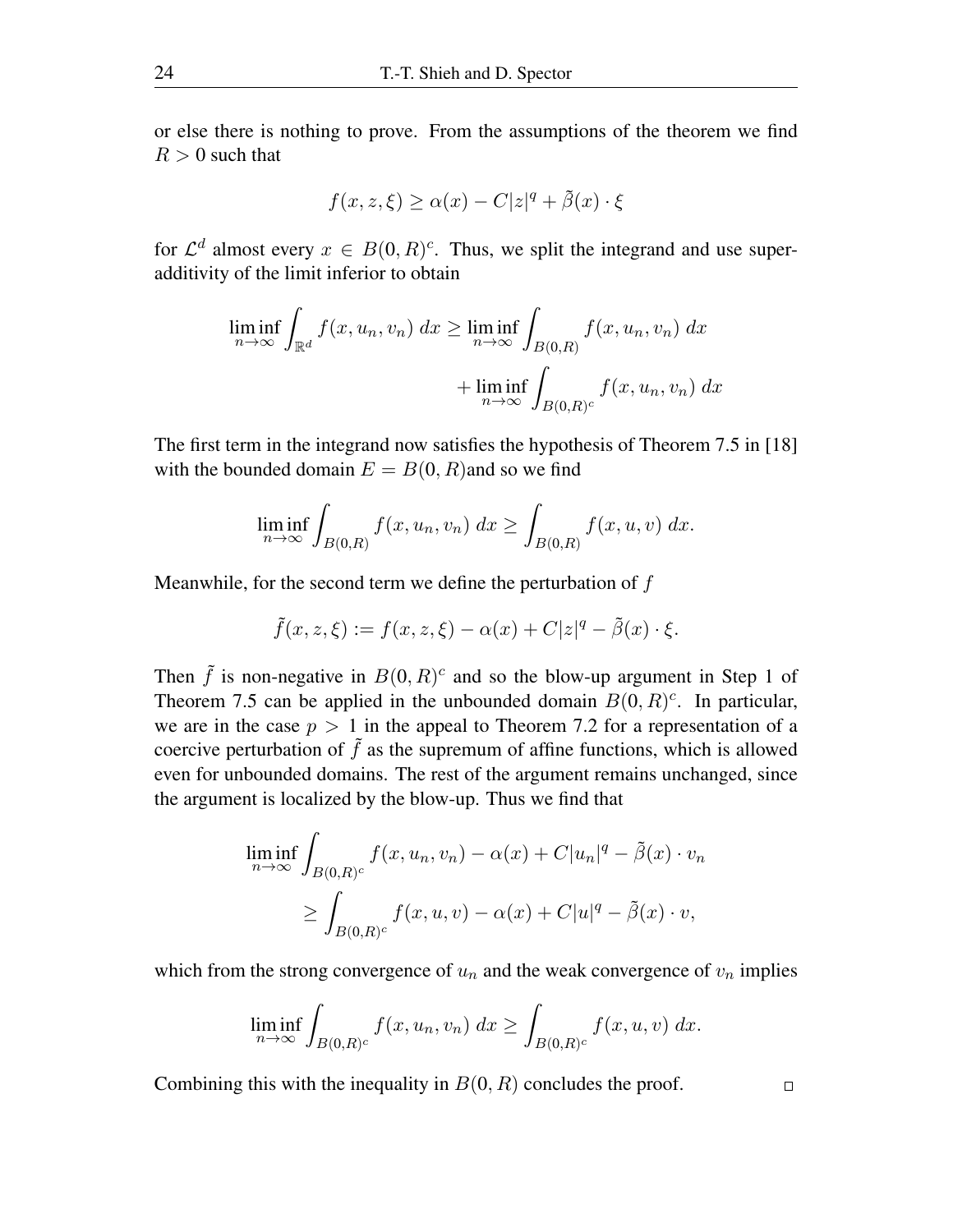*Proof of Theorem* 1.12. Since we have assumed that there exists a function  $u_0 \in$  $H_g^{s,p}(\Omega)$  such that  $F_s(u_0) < +\infty$ , we may find a minimizing sequence  $\{u_k\}$  such that

$$
\lim_{k \to \infty} F_s(u_k) = \inf_{u \in H_g^{s,p}(\Omega)} F_s(u) =: C_s < +\infty.
$$

Then the coercivity assumption implies that the fractional gradients remain on a bounded set of  $L^p(\mathbb{R}^d;\mathbb{R}^d)$ : For  $k$  sufficiently large, we have

$$
\int_{\mathbb{R}^d} |D^s u_k|^p \le C_s + 1.
$$

Now if  $sp < d$ , Hölder's inequality and the fractional Sobolev inequality imply that for any  $1 \leq q \leq p^*$ 

$$
||u_k - g||_{L^q(\Omega)} \leq C||u_k - g||_{L^{p^*}(\Omega)} \leq C||D^s(u_k - g)||_{L^p(\mathbb{R}^d)},
$$

while if  $sp = d$ , the bound also holds because of local exponential integrability of  $u_k - g$ . Finally, if  $sp > d$ , the sequence  $u_k - g \in L^{\infty}(\mathbb{R}^d)$  by Morrey's inequality (see, for example, [42]). Thus,  $\{u_k\}_{k=1}^{\infty}$  is bounded in  $H_g^{s,p}(\Omega)$ . According to the weak compactness theorem, there exist subsequence  $\{u_{k_j}\}_{j=1}^{\infty}$  and  $u \in \dot{H}_g^{s,p}(\Omega)$ such that  $u_{k_j}$  converges strongly to u in  $L^p(\mathbb{R}^d)$  and  $D^s u_{k_j}$  converges weakly to  $D^s u$  in  $L^p(\mathbb{R}^d;\mathbb{R}^d)$ . By subtracting the function a in the lower bound for f, we find that  $f$  is non-negative and satisfies the hypothesis of Theorem 1.10. In particular, taking  $q = p$  we have that the functional  $F_s$  is lower semicontinuous with respect to this strong-weak convergence, and so we obtain

$$
F_s(u) \le \liminf_{j \to \infty} F(u_{k_j}) = \lim_{j \to \infty} F(u_{k_j}) = \inf_{v \in H_g^{s,p}(\Omega)} F(v).
$$

This shows that  $u \in H^{s,p}_g(\Omega)$  minimizes the functional  $F_s$ .

 $\Box$ 

Finally, we conclude with a proof of the existence of solutions to the Euler-Lagrange equations.

*Proof of Theorem* 1.13. If we can verify Gâteaux differentiability of  $F_s$ , then the proof is completed, since defining

$$
I(t) := F_s(u + t\varphi),
$$

where u is any minimizer of  $F_s$  over  $H_g^{s,p}(\Omega)$  and  $\varphi \in C_c^{\infty}(\Omega)$ , then I is differentiable and

$$
I(0) = \min\{I(t) : t \in \mathbb{R}\}.
$$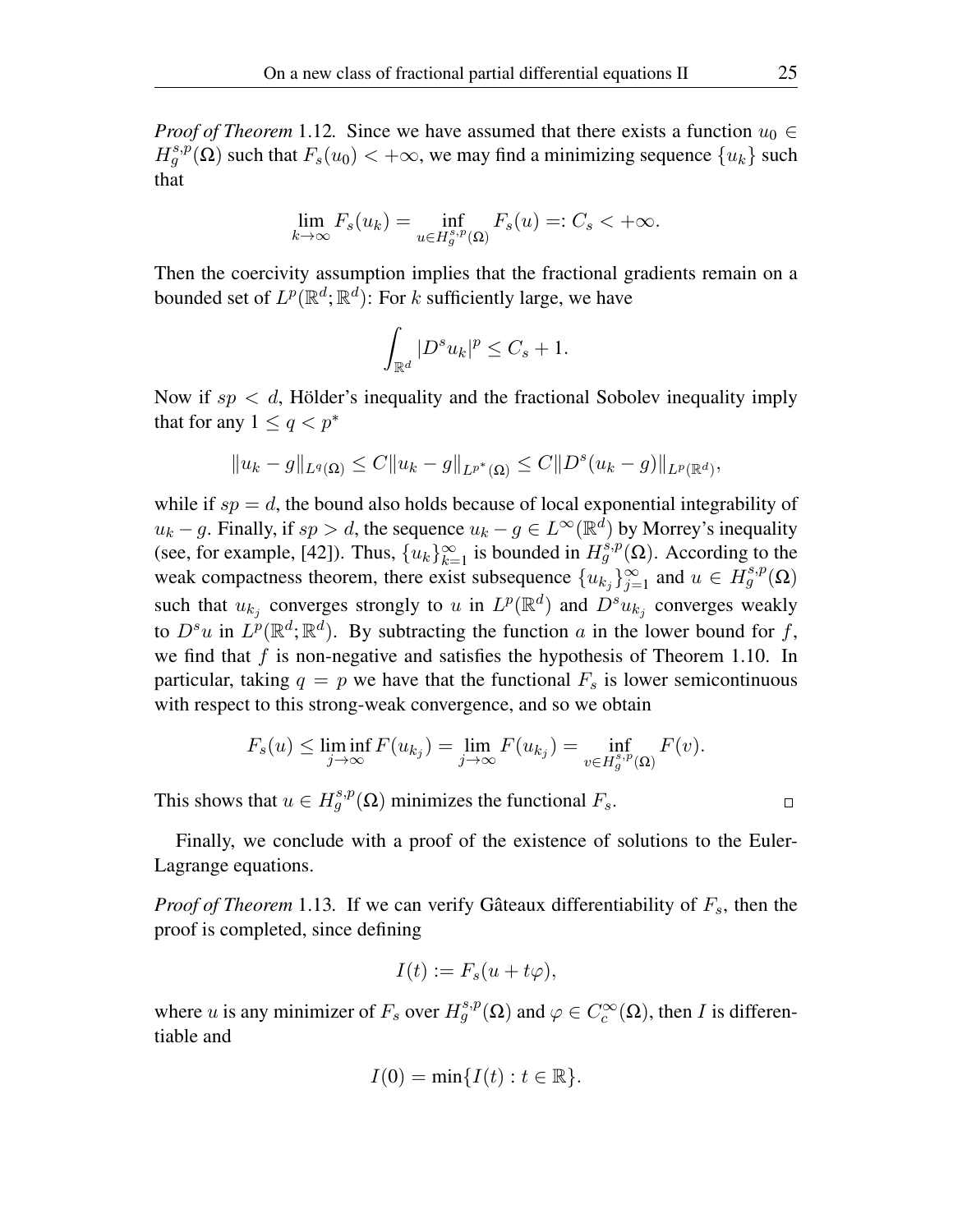Thus,

$$
I'(0) = \frac{d}{dt} F_s(u + t\varphi) = \langle F'_s(u), \varphi \rangle.
$$

It therefore remains to verify Gâteaux differentiability of  $F_s$ . However, we have

$$
|\langle F'_{s}(u), \varphi \rangle| = \left| \int_{\mathbb{R}^{d}} f_{z}(x, u, D^{s}u) \varphi + D_{\xi}f(x, u, D^{s}u) \cdot D^{s} \varphi dx \right|
$$
  
\n
$$
\leq \int_{\mathbb{R}^{d}} \left( C(|u|^{p-1} + |D^{s}u|^{p-1}) + \gamma_{2}(x) \right) |\varphi| dx
$$
  
\n
$$
+ \int_{\mathbb{R}^{d}} \left( C(|u|^{p-1} + |D^{s}u|^{p-1}) + \gamma_{3}(x) \right) |D^{s} \varphi| dx
$$
  
\n
$$
\leq ||C(|u|^{p-1} + |D^{s}u|^{p-1}) + \gamma_{2}(\cdot) ||_{L^{p'}(\mathbb{R}^{d})} ||\varphi||_{L^{p}(\mathbb{R}^{d})}
$$
  
\n
$$
+ ||C(|u|^{p-1} + |D^{s}u|^{p-1}) + \gamma_{3}(\cdot) ||_{L^{p'}(\mathbb{R}^{d})} ||D^{s} \varphi||_{L^{p}(\mathbb{R}^{d})}
$$
  
\n
$$
\leq \left( C(||u||_{L^{p}(\mathbb{R}^{d})}^{\frac{p}{p'}} + ||D^{s}u||_{L^{p}(\mathbb{R}^{d})}^{\frac{p}{p'}}) + ||\gamma_{2}||_{L^{p'}(\mathbb{R}^{d})} \right) ||\varphi||_{L^{p}(\mathbb{R}^{d})}
$$
  
\n
$$
+ \left( C(||u||_{L^{p}(\mathbb{R}^{d})}^{\frac{p}{p'}} + ||D^{s}u||_{L^{p}(\mathbb{R}^{d})}^{\frac{p}{p'}}) + ||\gamma_{3}||_{L^{p'}(\mathbb{R}^{d})} \right) ||D^{s} \varphi||_{L^{p}(\mathbb{R}^{d})}
$$

This show that  $F$  is Gâteaux differentiable and the proof is complete.

Acknowledgments. The first author would like to thank Professor Ming-Chih Lai for his support during a portion of this project. The second author would like to thank Eliot Fried for discussions regarding non-local continuum mechanics and also for making him aware of the work of Edelen and Laws, Edelen, Green and Laws. Finally the authors would like to thank Armin Schikorra for many helpful discussions regarding the paper.

 $\Box$ 

## Bibliography

- [1] David R. Adams and Norman G. Meyers, Bessel potentials. Inclusion relations among classes of exceptional sets, *Indiana Univ. Math. J.* 22 (1972/73), 873–905.
- [2] Jöran Bergh and Jörgen Löfström, *Interpolation spaces. An introduction*, Springer-Verlag, Berlin-New York, 1976, Grundlehren der Mathematischen Wissenschaften, No. 223.
- [3] P. Biler, C. Imbert and G. Karch, The nonlocal porous medium equation: Barenblatt profiles and other weak solutions, *Arch. Ration. Mech. Anal.* 215 (2015), 497–529.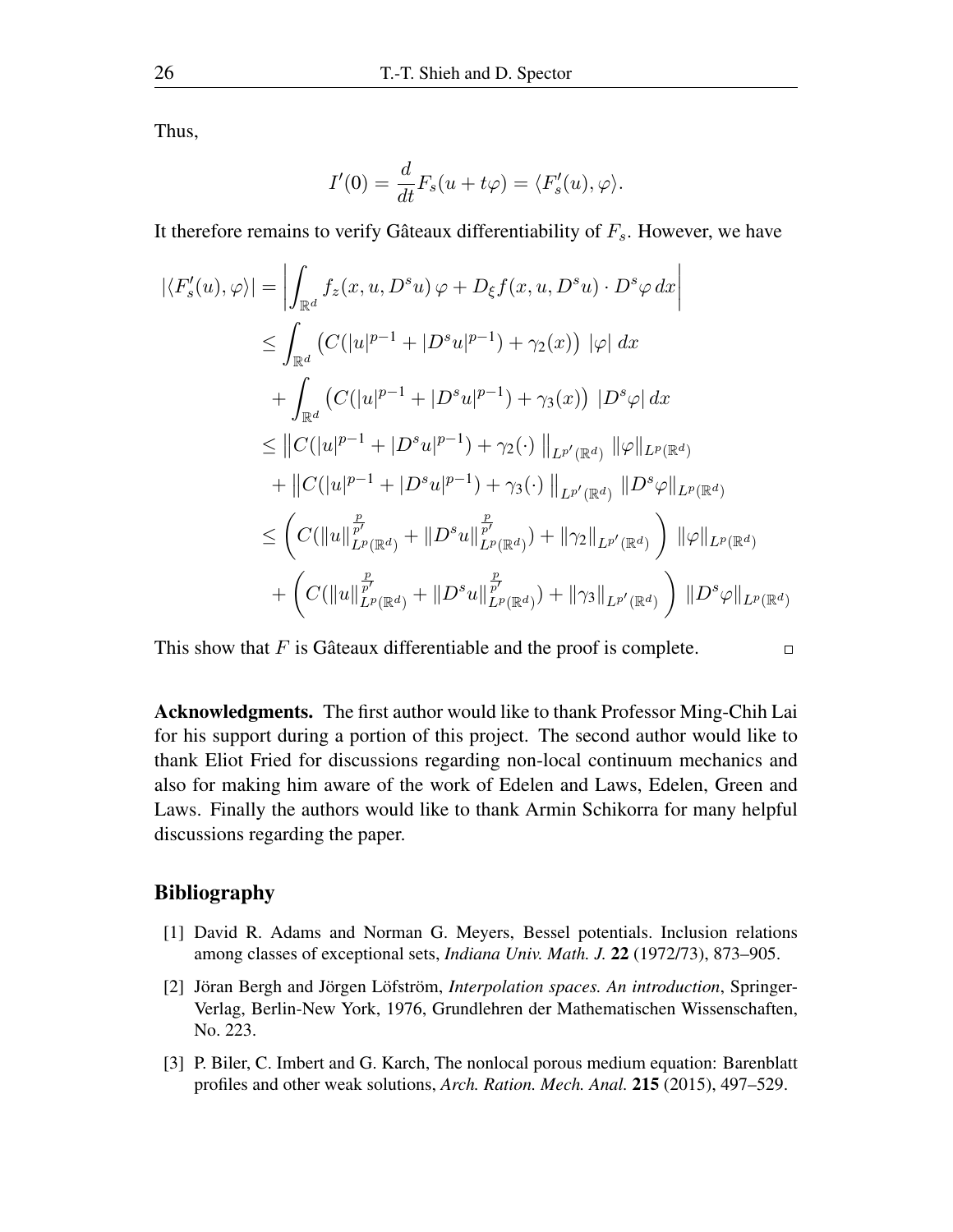- [4] S. Blatt, Ph. Reiter and A. Schikorra, Harmonic analysis meets critical knots. Critical points of the Möbius energy are smooth, *Trans. Amer. Math. Soc.* 368 (2016), 6391– 6438.
- [5] L. Brasco and E. Lindgren, Higher Sobolev regularity for the fractional  $p$ -Laplace equation in the superquadratic case, *Adv.Math.* (2015).
- [6] L. Caffarelli, F. Soria and J.-L. Vázquez, Regularity of solutions of the fractional porous medium flow, *J. Eur. Math. Soc. (JEMS)* 15 (2013), 1701–1746.
- [7] L. Caffarelli and J. L. Vazquez, Nonlinear porous medium flow with fractional potential pressure, *Arch. Ration. Mech. Anal.* 202 (2011), 537–565.
- [8] Luis Caffarelli and Luis Silvestre, An extension problem related to the fractional Laplacian, *Comm. Partial Differential Equations* 32 (2007), 1245–1260.
- [9] Luis Caffarelli and Luis Silvestre, Regularity theory for fully nonlinear integrodifferential equations, *Comm. Pure Appl. Math.* 62 (2009), 597–638.
- [10] Luis Caffarelli and Luis Silvestre, The Evans-Krylov theorem for nonlocal fully nonlinear equations, *Ann. of Math. (2)* 174 (2011), 1163–1187.
- [11] Luis A. Caffarelli and Pablo Raúl Stinga, Fractional elliptic equations, Caccioppoli estimates and regularity, *Ann. Inst. H. Poincaré Anal. Non Linéaire* 33 (2016), 767– 807.
- [12] A. P. Calderón and A. Zygmund, A note on the interpolation of sublinear operations, *Amer. J. Math.* 78 (1956), 282–288.
- [13] Ennio De Giorgi, Sulla differenziabilità e l'analiticità delle estremali degli integrali multipli regolari, *Mem. Accad. Sci. Torino. Cl. Sci. Fis. Mat. Nat. (3)* 3 (1957), 25– 43.
- [14] A. Di Castro, T. Kuusi and G. Palatucci, Local behaviour of fractional p-minimizers, *preprint* (2014).
- [15] A. Di Castro, T. Kuusi and G. Palatucci, Nonlocal Harnack inequalities, *J. Funct. Anal.* 267 (2014), 1807–1836.
- [16] D. G. B. Edelen, A. E. Green and N. Laws, Nonlocal continuum mechanics, *Arch. Rational Mech. Anal.* 43 (1971), 36–44.
- [17] Dominic G. B. Edelen and Norman Laws, On the thermodynamics of systems with nonlocality, *Arch. Rational Mech. Anal.* 43 (1971), 24–35.
- [18] Irene Fonseca and Giovanni Leoni, *Modern methods in the calculus of variations:* L p *spaces*, Springer Monographs in Mathematics, Springer, New York, 2007.
- [19] R. L. Frank and R. Seiringer, Non-linear ground state representations and sharp Hardy inequalities, *J. Funct. Anal.* 255 (2008), 3407–3430.
- [20] Masatoshi Fukushima, On an L<sup>p</sup>-estimate of resolvents of Markov processes, *Publ. Res. Inst. Math. Sci.* 13 (1977/78), 277–284.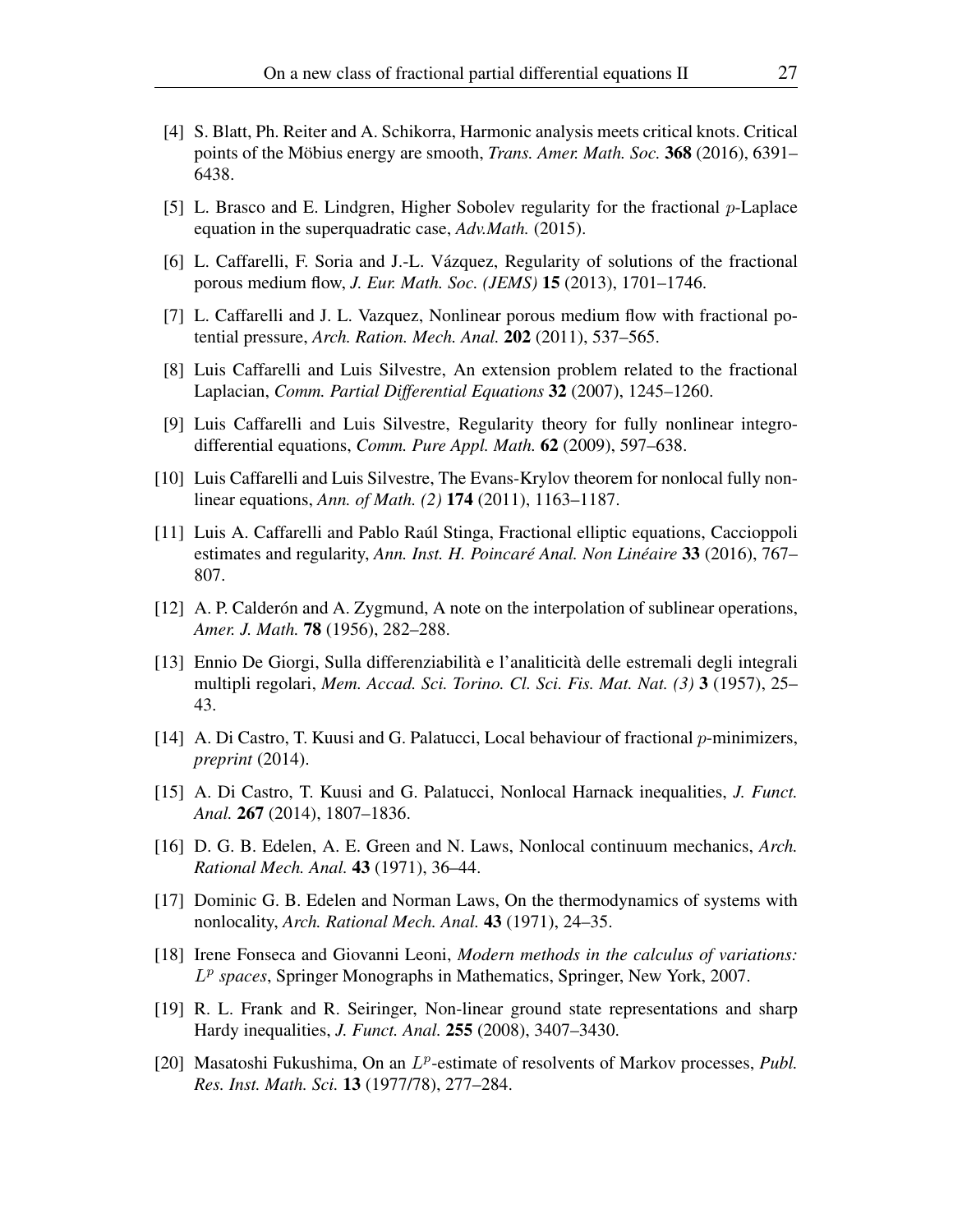- [21] Masatoshi Fukushima, *Dirichlet forms and Markov processes*, North-Holland Mathematical Library 23, North-Holland Publishing Co., Amsterdam-New York; Kodansha, Ltd., Tokyo, 1980.
- [22] Nestor Guillen and Russell W. Schwab, Aleksandrov-Bakelman-Pucci type estimates for integro-differential equations, *Arch. Ration. Mech. Anal.* 206 (2012), 111–157.
- [23] J. Horváth, On some composition formulas, *Proc. Amer. Math. Soc.* 10 (1959), 433– 437.
- [24] T. Iwaniec and C. Sbordone, Riesz transforms and elliptic PDEs with VMO coefficients, *J. Anal. Math.* 74 (1998), 183–212.
- [25] Moritz Kassmann, The theory of De Giorgi for non-local operators, *C. R. Math. Acad. Sci. Paris* 345 (2007), 621–624.
- [26] Moritz Kassmann, A priori estimates for integro-differential operators with measurable kernels, *Calc. Var. Partial Differential Equations* 34 (2009), 1–21.
- [27] David Kinderlehrer and Guido Stampacchia, *An introduction to variational inequalities and their applications*, Classics in Applied Mathematics 31, Society for Industrial and Applied Mathematics (SIAM), Philadelphia, PA, 2000, Reprint of the 1980 original.
- [28] J. Korvenpää, T. Kuusi and G. Palatucci, The obstacle problem for nonlinear integrodifferential operators, *Calc. Var. Partial Differential Equations* 55 (2016), Art. 63, 29.
- [29] T. Kuusi and G. Mingione, Universal potential estimates, *J. Funct. Anal.* 262 (2012), 4205–4269.
- [30] T. Kuusi, G. Mingione and Y. Sire, A Fractional Gehring lemma, with applications to nonlocal equations, *Rend. Lincei - Mat. Appl.* 25 (2014), 345–358.
- [31] T. Kuusi, G. Mingione and Y. Sire, Nonlocal self-improving properties, *Analysis & PDE* 8 (2015), 57–114.
- [32] L. Martinazzi, A. Maalaoui and A. Schikorra, Blow-up behaviour of a fractional Adams-Moser-Trudinger type inequality in odd dimension, *Comm.P.D.E (accepted)* (2015).
- [33] Tadele Mengesha and Daniel Spector, Localization of nonlocal gradients in various topologies, *Calc. Var. Partial Differential Equations* 52 (2015), 253–279.
- [34] Stefan G. Samko, Anatoly A. Kilbas and Oleg I. Marichev, *Fractional integrals and derivatives*, Gordon and Breach Science Publishers, Yverdon, 1993, Theory and applications, Edited and with a foreword by S. M. Nikol'skiı̆, Translated from the 1987 Russian original, Revised by the authors.
- [35] A. Schikorra, Integro-differential harmonic maps into spheres, *Comm. Partial Differential Equations* 40 (2015), 506–539.